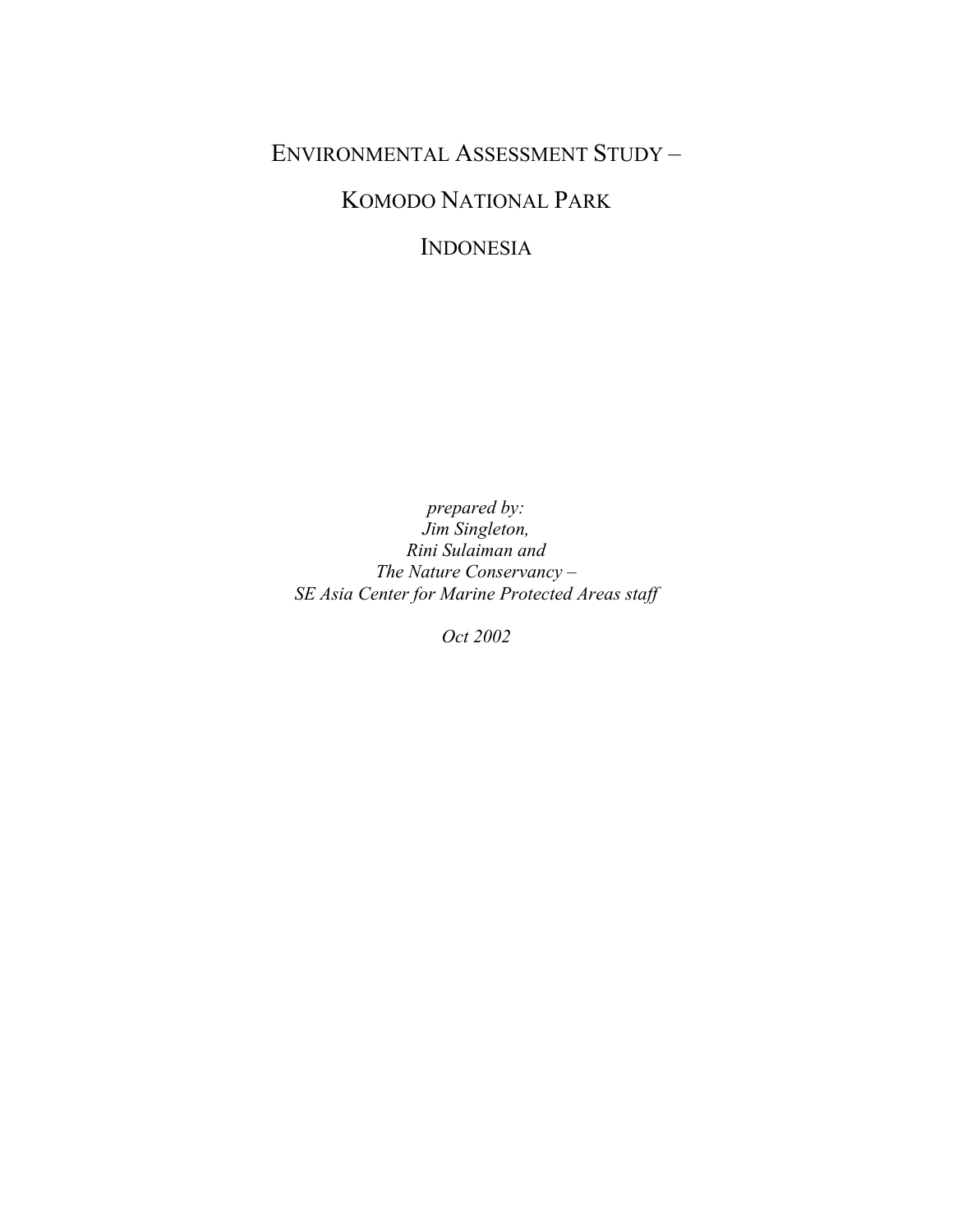| Environment                                                                          |  |
|--------------------------------------------------------------------------------------|--|
|                                                                                      |  |
|                                                                                      |  |
|                                                                                      |  |
|                                                                                      |  |
|                                                                                      |  |
|                                                                                      |  |
|                                                                                      |  |
|                                                                                      |  |
|                                                                                      |  |
| Table 1: Collaborative Management - Impacts and Mitigation Measures13                |  |
| Table 2: Conservation Management - Impacts and Mitigation Measure14                  |  |
| Table 3: Tourism Management and Sustainable Financing – Impacts and Mitigation       |  |
|                                                                                      |  |
| Table 4: Incentives for Alternative Livelihoods - Impacts and Mitigation Measures 16 |  |
| Table 5: Monitoring and Evaluation – Impacts and Mitigation Measures 17              |  |
|                                                                                      |  |
| COLLABORATIVE MANGEMENT AND ONGOING CONSULTATION20                                   |  |
|                                                                                      |  |
|                                                                                      |  |
|                                                                                      |  |
|                                                                                      |  |
|                                                                                      |  |
|                                                                                      |  |
|                                                                                      |  |
|                                                                                      |  |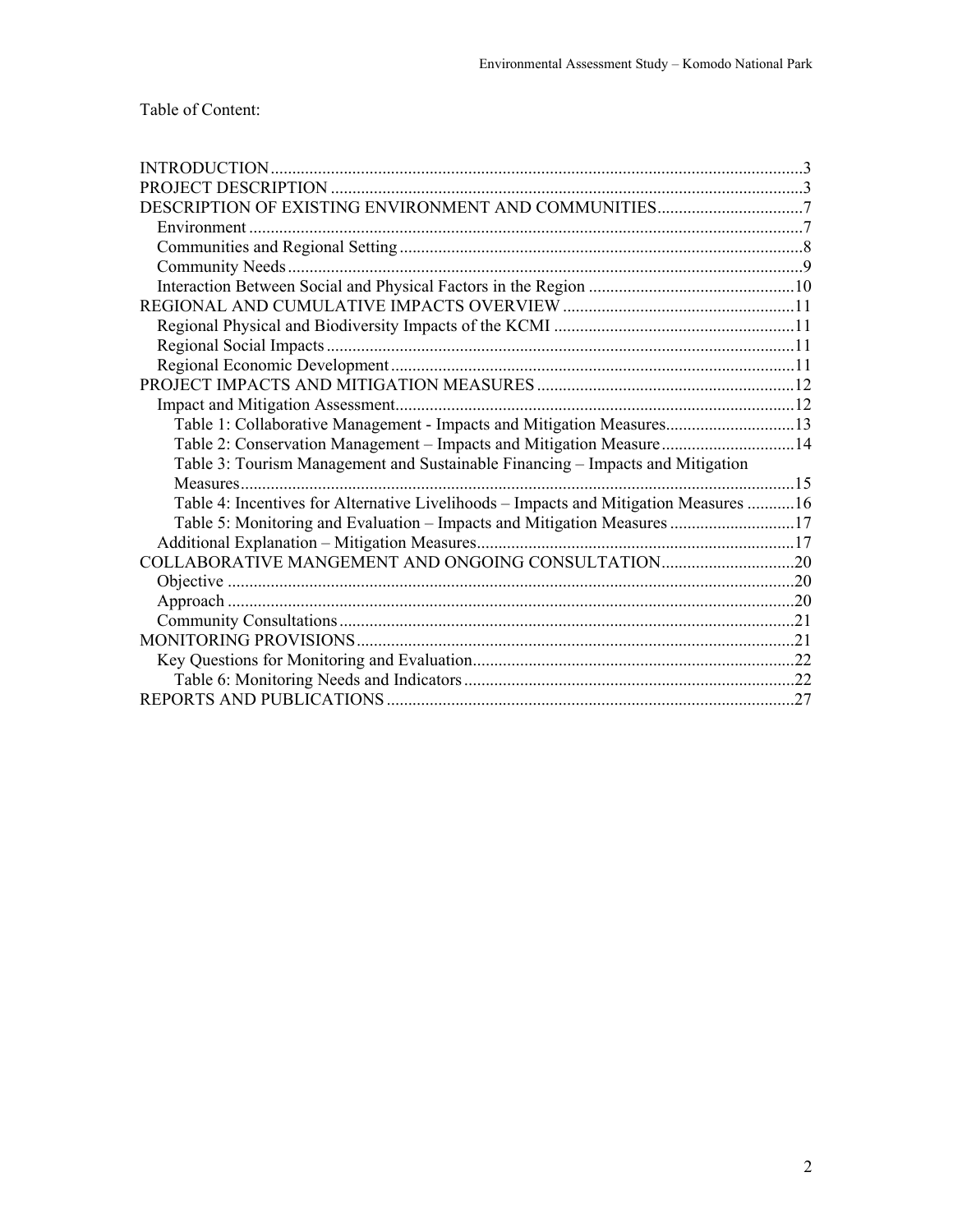## **INTRODUCTION**

Komodo National Park (KNP) was established in 1980. It was previously listed as a Man and Biosphere Reserve in 1977, and was declared a World Heritage Site and a Biosphere Reserve by UNESCO in 1991. It is widely recognized as an exceptional storehouse of both terrestrial and marine biodiversity with global significance. The initial focus of the KNP was to protect the Komodo dragon (*Varanus komodoensis*) and its habitat, but has since been expanded to protect the overall region as a vital cornerstone of the Banda-Flores Eco-Region (see map of location)A GEF grant for Komodo Collaborative Management Initiative (KCMI) was recently approved to support the 25-year Master Plan for Management of Komodo National Park (KNP). The GEF grant will be directed to an innovative Joint Venture, comprising The Nature Conservancy (TNC) and a private eco-tourism company. The International Finance Corporation (IFC) is the executing agency for this grant. IFC requires an environmental and social assessment be carried out for the KCMI to determine the project's compliance with IFC and World Bank Group (WBG) safeguard policies and guidelines. The project is classified as "Category A" under Operational Policy 4.01, since there is a risk of significant adverse environmental impacts that are sensitive, diverse or unprecedented and that must be minimized or eliminated through the project. The environmental objective of the KCMI project is to protect the natural assets of KNP and ensure their sustainable use.

Development of the 25-year Master Plan for Management of Komodo National Park by the Government of Indonesia, with the assistance of The Nature Conservancy, was started in 1995 and concluded in 2000. Official endorsement of the zoning plan followed in 2001. A key element of the 25-year park management plan is the development of self-financing mechanisms for the park. While it is expected that user fees and other sources of tourism revenue will eventually be sufficient to cover the costs of park operations, the KCMI will provide bridge financing for the necessary incremental conservation and tourism development investments to make Komodo a world class nature tourism destination. By the end of the seven-year project, it is expected that the park will be self-financing.

## **PROJECT DESCRIPTION**

The development objective of the Komodo National Park Collaborative Management Initiative (KCMI) is to ensure effective long-term management of Komodo National Park (KNP), by:

- (a) improving the effectiveness of park management through the adoption of a collaborative management approach, involving all stakeholder groups, including the Park authority (PHKA), local government, a joint venture between an international NGO (The Nature Conservancy) and a local tourism company, PT Jaytasha Putrindo Utama (JPU), and with additional input from local communities, government agencies and private sector organizations;
- (b) supporting the conservation of the marine and terrestrial resources of KNP, using an adaptive management approach to identify and respond to the changing threats facing these resources;
- (c) establishing structures and guidelines to promote environmentally sensitive tourism development in the region and developing a strategy for the appropriate use of tourism revenue generated by KNP, to ensure long-term financial security for the park and sustainable benefits for the local communities; and
- (d) introducing a system of appropriate incentives to encourage conservation-enhancing livelihoods and stimulate the development of a local economy based on the sustainable use of the resources in and around the park.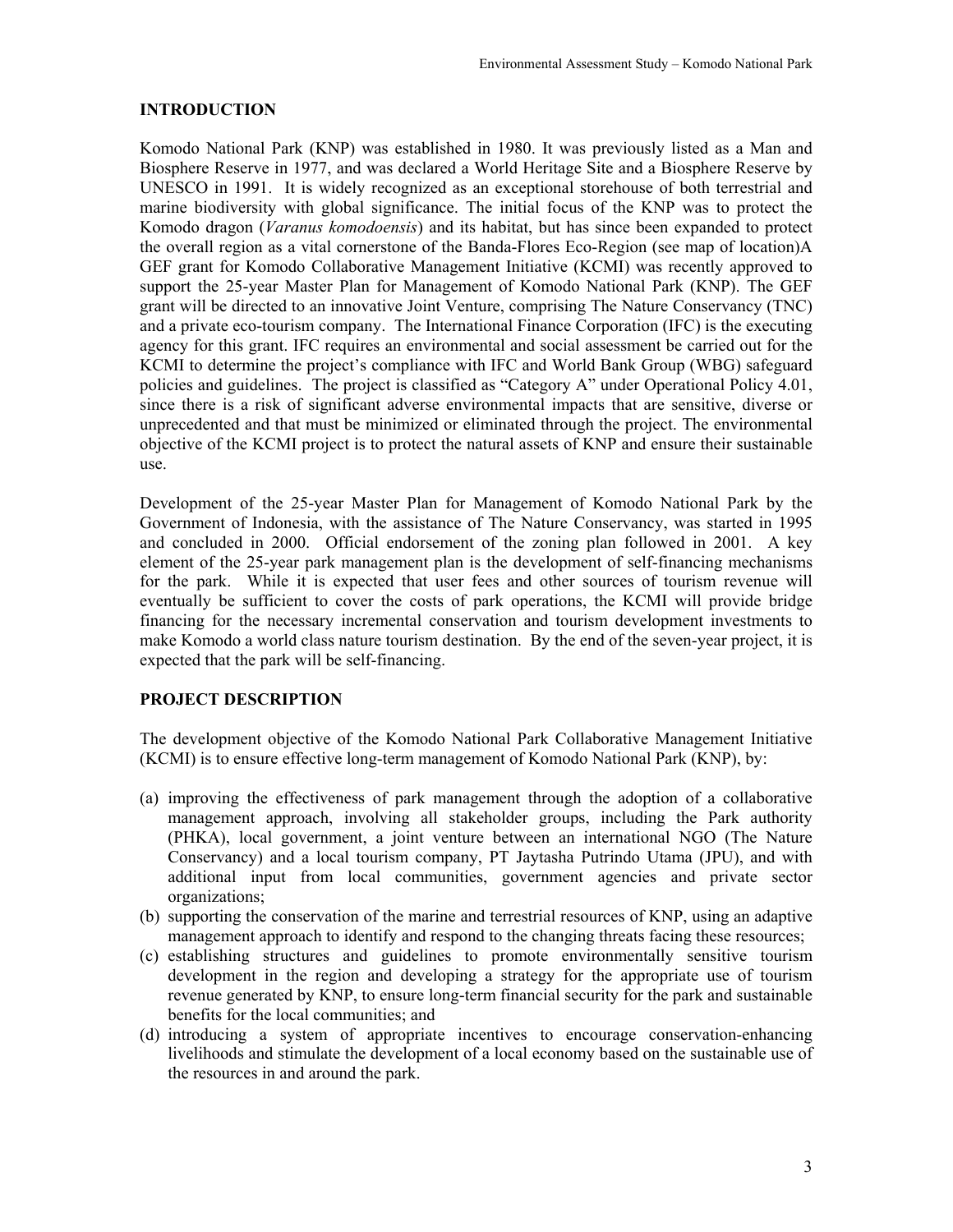

# *Location of Komodo National Park*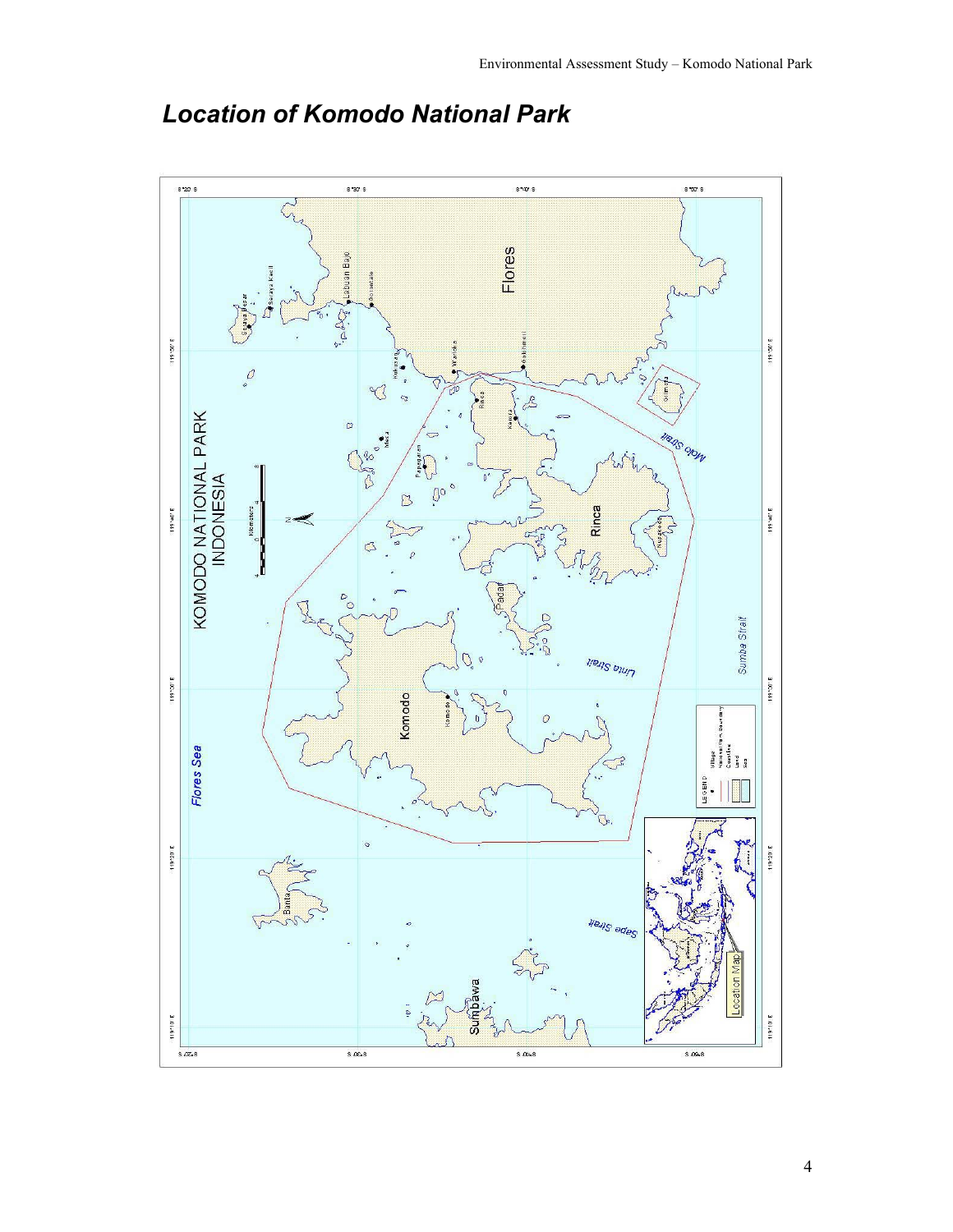Expanding on these elements, the KCMI project will implement a series of actions consistent with the 25-year management plan for KNP. These actions represent the GEF alternative and are not part of the current baseline situation. At this stage, it is envisioned that the proposed GEF activities will include the following elements.

*Collaborative Management*. A collaborative management approach will be developed for KNP, based on a combination of mechanisms, agreements, and institutions to foster effective partnerships between key stakeholder groups. This will include: (i) TNC and JPU collaborating in a Joint Venture (JV) to run a tourism concession in the park, (ii) a collaborative management agreement between the JV, PHKA and local government to define the responsibilities for park management; and (iii) a series of communication mechanisms to involve local community and private sector stakeholders. An independent and transparent grievance mechanism will be set up to address complaints that cannot be resolved through the regular communication and coordination mechanisms, and a awareness-raising program will encourage the collaboration of local communities in promoting conservation messages and undertaking on-the-ground conservation activities

*Conservation Management.* The project will strengthen the management of the marine and terrestrial resources of KNP by undertaking a capacity-building program for park staff, implementation of the endorsed a zoning system and implementing a series of resource use regulations adapted for each zone (see zoning map). The project will also strengthen the enforcement of these regulations by initiating a skills development program for enforcement personnel, and investing in support equipment (e.g, boats, radios, etc). The current priority is clearly to halt the destructive fishing practices in and around KNP waters, although the enforcement of terrestrial resource use regulations will also need to be addressed, to stop the poaching of game and the destruction of the mangrove habitats in the park. This component will also involve a rehabilitation program targeted at several degraded ecosystems and a management program for populations of key threatened species, including dragons and sea turtles. In collaboration with the Zoological Society of San Diego, an applied research program will also be set up in the park to support and inform conservation management activities.

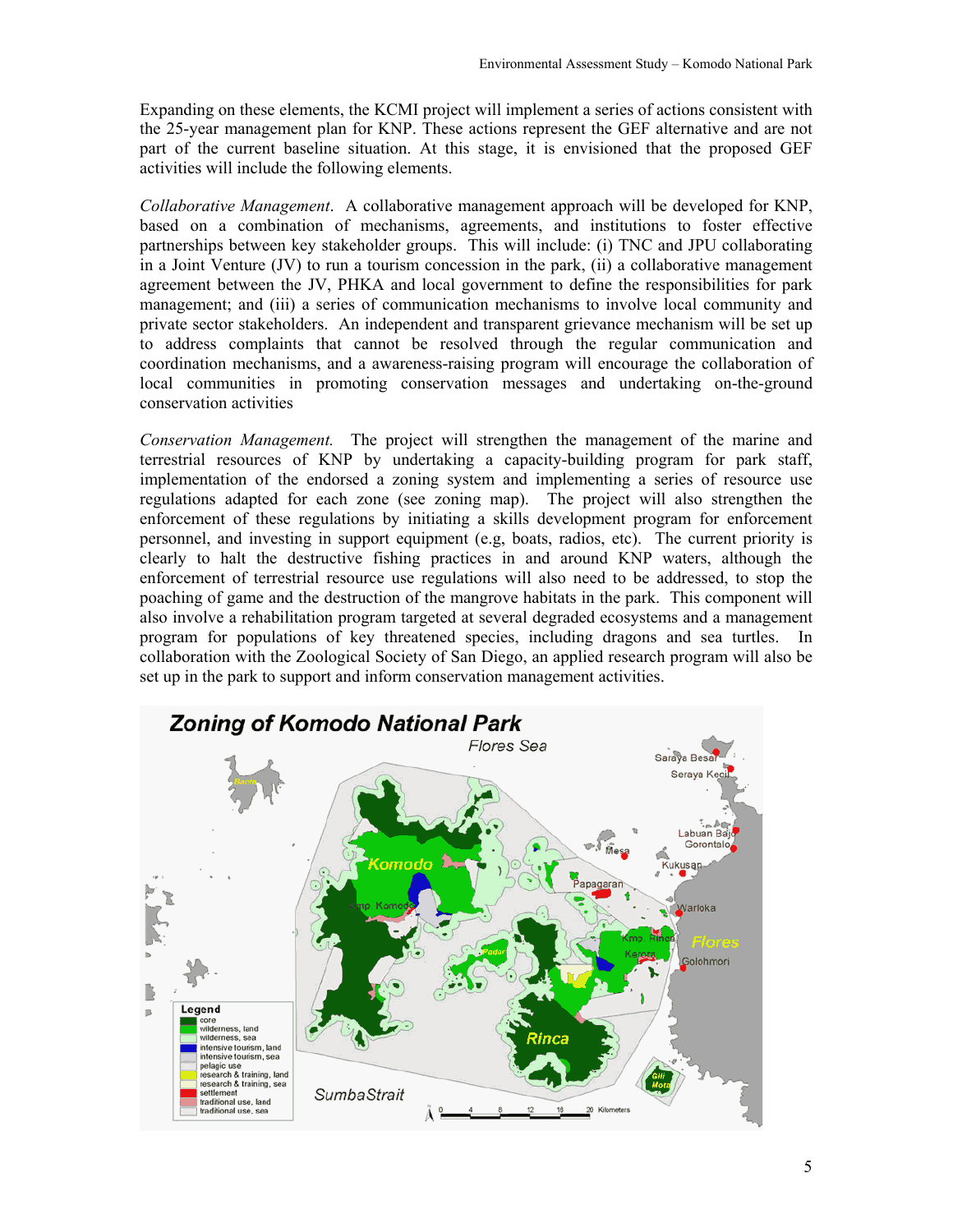*Tourism Management and Sustainable Financing.* The project will establish appropriate roles and responsibilities for park authorities, local communities, private sector operators and other relevant bodies in the pursuit of coordinated and sustainable tourism development. The project will involve the development and implementation of a tourism marketing strategy for KNP and some improvements in the tourism facilities and services available in the park. The project will also carry out studies to determine the carrying capacity of KNP for a range of tourism activities and resource uses, and will establish impact mitigation plans and guidelines for tourism development in the buffer zone. The sustainable financing strategy will include implementation of a park entrance fee system that rapidly increases gate fees from the current US\$2 to US\$10 per person and supplements these with a conservation fee and other fees for selected activities, such as diving. A large share of this revenue will be retained for direct support to park initiatives such as enforcement, zoning, monitoring, and staff training. The project will negotiate revenue-sharing terms of the gate fee with the district, provincial and national governments in the context of the emerging decentralization policies, to channel a proportion of park revenue to local development initiatives.

*Incentives for Sustainable Livelihoods***.** This component will involve the following elements: (i) research and development into the sustainable use of marine resources through alternative livelihood schemes for pelagic fishing, and sustainable mariculture of fish, seaweed, other organism; (ii) a small grant fund to address urgent community-defined welfare needs; and (iii) support for sustainable enterprise development by local community members, through the provision of technical assistance and micro-credit via the Sustainable Enterprise Fund. This fund will be administered locally by a committee of community leaders, which will review funding proposals from villages within the park and buffer zone. Enterprises will be selected based on their ability to generate economic returns, avoid additional pressure on natural resources, and replace income or benefits from unsustainable resource use.

*Monitoring and Evaluation.*A project-wide monitoring and evaluation plan will be developed and implemented, involving annual internal assessments by key stakeholder groups and three external, independent reviews by IUCN and UNESCO. The project will also include a comprehensive set of biological monitoring programs, for both the marine and terrestrial resources and ecosystems of KNP. The success of alternative livelihood programs will be evaluated through monitoring of the socio-economic status of communities inside and outside of the park. Resource use and tourism impacts will be continuously assessed, in order to support conservation and tourism management activities. The performance of key institutional structures of the project, and the effectiveness of park management will also be the subject of monitoring and evaluation, using self-assessment methods and external reviews.

The key policy and institutional reforms supported by the project include the following:

- recent reforms initiated by the Ministry of Finance and Forestry, to be implemented by PHKA, to test new park financing mechanisms – specifically, to test the feasibility of selected national parks (including KNP) becoming self-financing from the tourism revenues they generate;
- the implementation of the 25-year management plan for KNP, elaborated in 2000 by PHKA and TNC, including plans to develop a tourism management strategy, to remove existing perverse incentives currently driving biodiversity loss and to introduce both positive and negative incentives to encourage sustainable use of the park's natural resources;
- the establishment of a collaborative management structure, which will provide a unique policy experiment for national parks in Indonesia, by bringing together the park authority,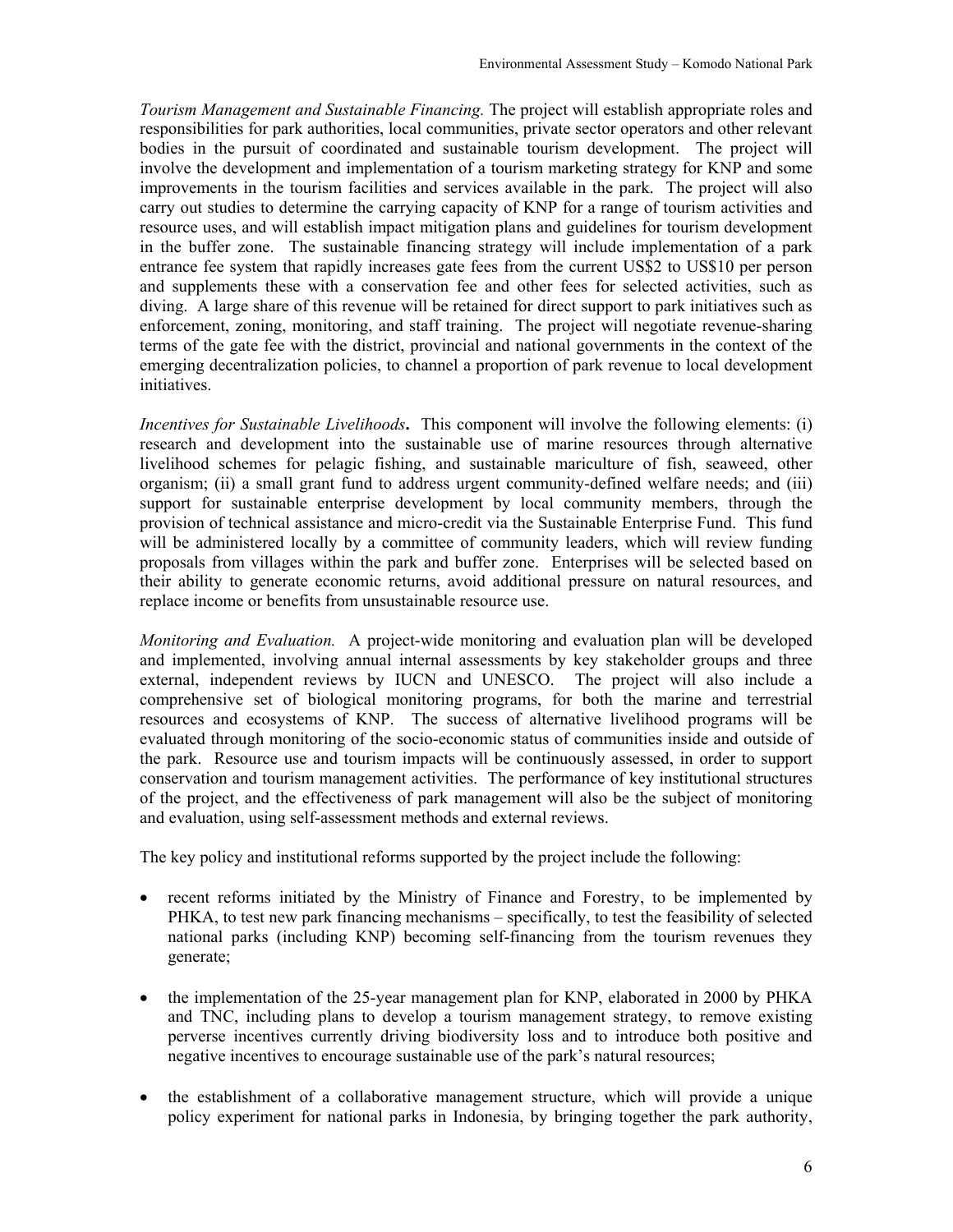local government, an international NGO and a local tourism company, with input from other local stakeholders;

- the provision of technical advice to provisional and national legislators during the current revisions of regulations in the natural resource sector, and the formulation of new regulations on conservation and sustainable use; and
- an awareness-raising program for the government ministers, legislators and members of parliament, to increase their awareness of the threats from destructive fishing practices, the constraints to park management, and the need for collaborative management.

## **DESCRIPTION OF EXISTING ENVIRONMENT AND COMMUNITIES**

#### *Environment*

Komodo National Park (KNP) lies between the Indonesian islands of Sumbawa and Flores and is about 500 kilometers east of Denpasar, Bali. The park exhibits both marine and terrestrial environmental values of great importance. This area also features cultural interest and diversity. KNP has a total area of approximately 181,700 hectares (702 square miles) of land and sea, encompassing an archipelago of islands, the two biggest of which are Komodo and Rinca.

The flora and fauna within the park, especially the fish resources, have always been vital natural resources for the local communities. The precipitous islands within the park offer diverse terrain, landscapes, and rich flora and fauna that are of great interest to scientists and tourists alike.

The Komodo Dragon (*Varanus komodoensis*), a monitor lizard endemic to this area, is unique and famous throughout the world. Other terrestrial fauna of note include the orange-footed scrub fowl (*Megapodius reinwardt*), an endemic rat (*Ratus rintjanus*), and Timor deer (*Cervus timorensis*). Approximately 70% of the terrestrial area is open grass-woodland savanna. Other important habitats include tropical deciduous (monsoon) forest, coastal mangroves and quasi cloud forest above 500m on ridges and pinnacles.

The marine environment features enormous variety, from shallow waters and extremely varied coral reef to oceanic depths with strong currents. It is one of the world's richest marine ecosystems. There are exceptionally diverse marine habitats, including coral reefs, mangroves, seagrass beds, seamounts, and semi-enclosed bays. Of the 500 coral species in the Indo-Pacific region, 260 are found in KNP. Indeed, for its size KNP is the most diverse coral reef environment in the world. KNP is an area of outstanding biodiversity and beauty, and is of both national and global significance.

The highly diverse habitats harbor more than 1,000 species of fish, at least 260 species of reefbuilding coral (full inventories have yet to be made), and 70 species of sponges. Large marine fauna found in KNP include 10 species of dolphins, 7 species of whales (including the endangered blue whale *Balaenoptera musculus* and sperm whale *Physeter macrocephalus*), numerous species of sharks, aggregations of manta rays, several species of turtles (e.g. green and hawksbill turtles are nesting in the park) and, occasionally, dugong (*Dugong dugon*).

The KNP region includes three major island passages, which provide access for migratory marine life from the Indian Ocean and Savu Sea to the Flores and Banda Seas, and the western Pacific. KNP lies in the Wallacea Bio-Region in Indonesia, which has been identified by the World Wildlife Fund (WWF) and Conservation International (CI) as a global conservation priority area.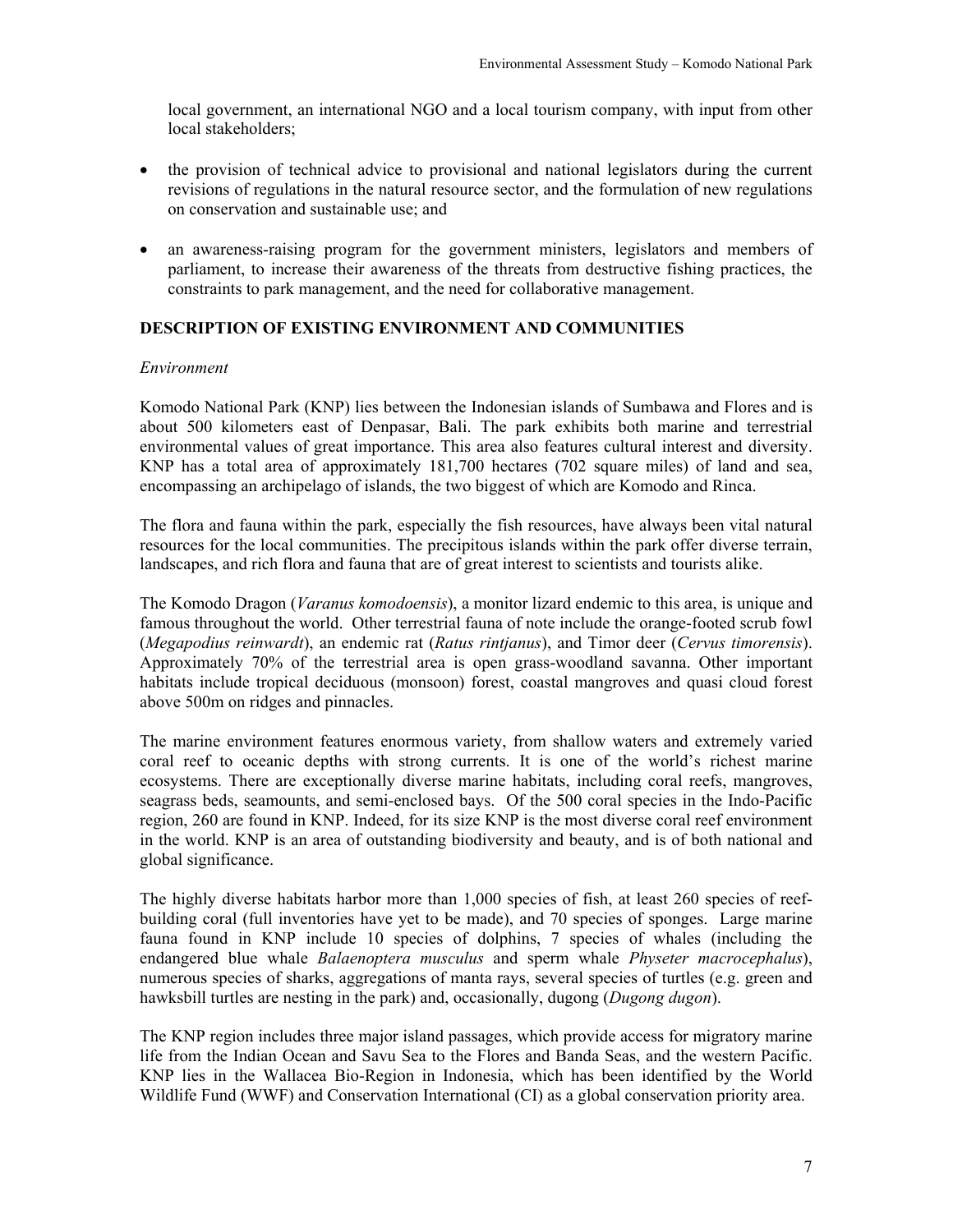Marine environment and coral habitats in KNP have the specific strategic importance of being particularly resilient to the effects of coral bleaching caused by global warming and the El Nino current oscillations in particular, due to the up-welling effect of cooling water from deep ocean depths of the Sumba Sea. Hence, in view of the extremely high loss of global coral reef systems, Komodo will act a critical genetic/species storehouse with which to replenish and re-colonize devastated coral habitats elsewhere in Indonesia and the wider the Indo-Pacific region.

KNP's strategic location and ecological significance have been recognized as the ideal starting point for the development of a network of MPAs, including all the highest priority sites in the Flores and Banda Seas Eco-Region.

## *Communities and Regional Setting*

There were approximately 3,267 inhabitants living within the Park in 1999, spread out over four settlements (Komodo, Papagaran, Rinca and Kerora). An estimated 16,816 people were living in fishing villages directly surrounding the Park in 1998. In 1928 there were only 30 inhabitants in Komodo village and 250 on Rinca Island. By 2000 this has risen to over 281 families and 1,169 people on Komodo Island, and 835 people on Rinca. Housing in Komodo village has risen from 194 houses in 1994 to 270 in 2000. Immigration to Komodo has included people from nearby Sape and Manggarai, as well as further afield from Madura and Sulawesi. Immigration to Rinca village has primarily been from Bima, Sape, Manggarai, Selayar and Ende. Park inhabitants mainly derive their income from a pelagic lift net (*'bagan*') fishery that targets squid and small schooling fish.

In the wider Kecamatan Komodo area (containing KNP) there is a population total of 33,001 (1997), and in Kecamatan Sape a population total of 77,857 (as of 2000). Growth rates in the 1990s have been 13.5% and 9.1% respectively. Within this wider area, Labuan Bajo, the 'gateway' to the KNP, has the fastest growing population of nearby settlements.

Traditional communities in Komodo, Sumbawa and Flores have been subject to outside influences. Mobility, mass communications and immigration have brought change. All villages now consist of more than one ethnic group and more than one culture. The majority of fishermen in and near KNP are Moslems, with a strong informal institution of Koran recitation. Hajis have a strong influence on community dynamics. Fishermen from South Sulawesi (Bajau, Bugis) and Bima are also mainly Moslems. The wider communities of Manggarai are mainly Christians. Most communities can speak Bahasa Indonesia, with the Bajo and Manggarai languages being used mainly for daily communication.

The head of the kecamatan (*Camat*) from Komodo has put in place local regulations to address encroachment in the park by providing positive incentives for people to settle on the mainland of Flores.

The education levels of the population within the KNP are generally grade four of elementary school. Less than 10% of those who graduate from this level go to Labuan Bajo to attend high school.

Most villages have a local medical facility, but the quality of medical care is low, and poor health is a problem. Fresh water is scarce, and as natural supplies dwindle in the dry season, water quality or remaining sources deteriorates rapidly as the concentration of impurities and pathogens increases and the dilution factor decreases. Consequently, cholera and diarrhea become rampant. In March 2001, in Komodo village 100 were hospitalized and 4 died of cholera due to fecal contamination of the water source. During the dry season water is imported in jerry cans from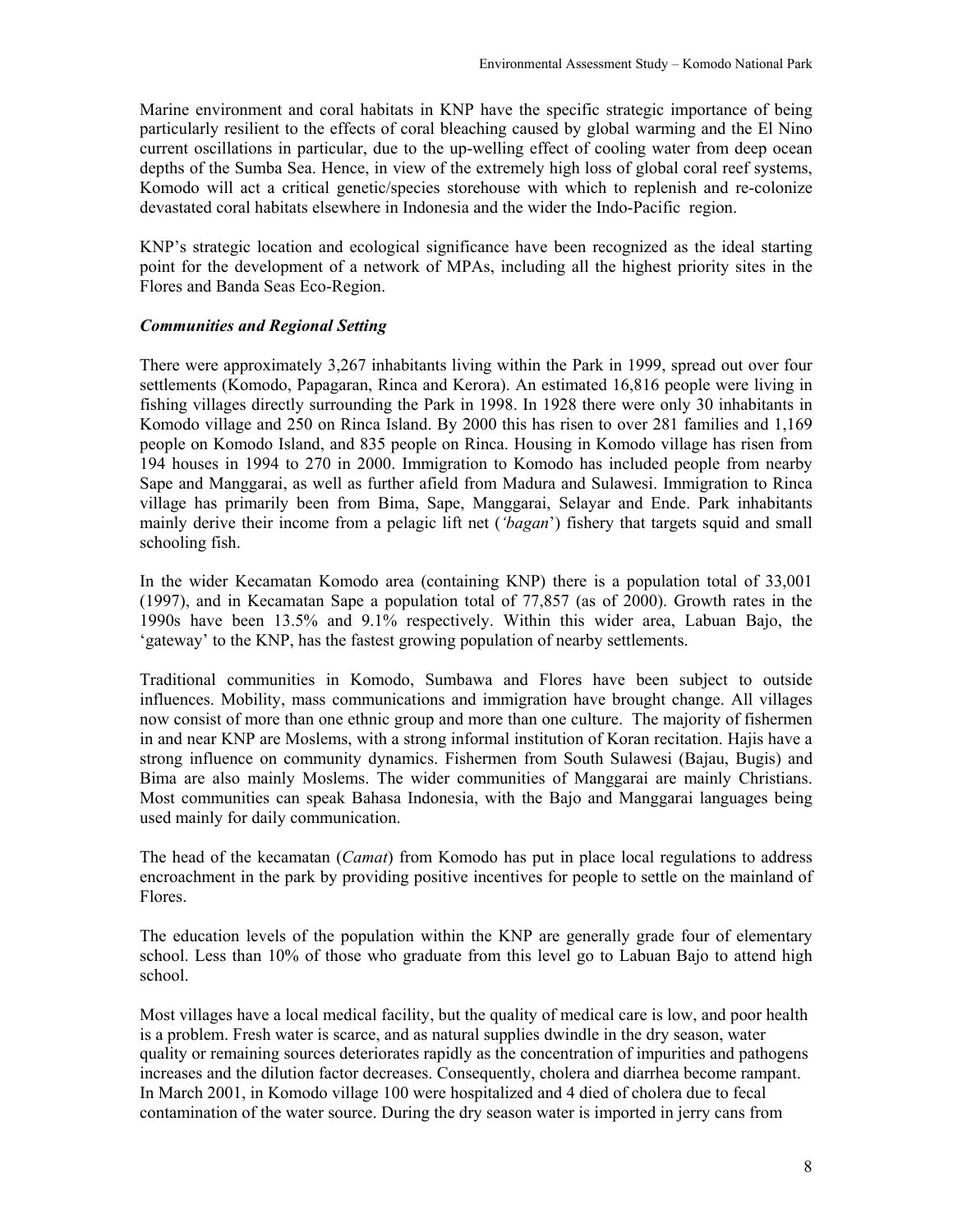Labuan Bajo, costing families Rp 100,000 per month (2000), a significant amount for subsistence fishing families. People both stay and are attracted to these settlements on the islands in the archipelago for many reasons, the most important being the relatively abundant marine resources compared to other regions of Indonesia and the security provided from the dangers associated with living on the mainland. The latter is mostly related to the village's sense of control over their future and improved independence from outside influences. Dangers envisioned by the communities include government interventions and other 'outsiders' on their livelihood.

The economy within KNP is reliant on fishing (97% of income). Minor cultivation occurs and some woodland products are collected. Further agriculture is not an option due to poor soils, steep terrain and limited water. Although agriculture does supplement fishing in Sape on Sumbawa island, alternative economic opportunities are limited by low education. For local fishing communities, the following characteristics prevail:

- daily and seasonal incomes are variable;
- the catch is perishable and must be marketed quickly;
- large working capital is needed and risks are high;
- small share of profits for fishers; and
- traditional processing of marine products is of low quality.

#### *Community Needs*

The observed inadequacy of sufficient supplies of safe water to meet the needs of the existing population within the park indicates that in this vital resource the carrying capacity of the park for permanent population is currently exceeded. This also applies to fuel wood supplies, and such things as locally available building materials. Hence, economic and social incentives are needed to attract people living in the villages to move to the adjacent larger islands (Flores, Sumbawa). The existing major economic opportunity (fishing) does not require extensive education, although training is needed to establish alternative, more sustainable, fishing activities. In the absence of opportunities that require greater educational attainment, children will have few incentives for education past elementary school.

Given low educational levels, the perishability of the fisheries produce, the high levels of debt, and the control of the traders over purchase prices, it is difficult for fishermen and their families to improve their quality of life or increase the opportunities available to their children. Action is required to break the current poverty cycle. The formation of fishing cooperatives and credit unions would allow fishermen to sell directly to the market, increase earnings and raise community wealth. These points are equally true in the region outside, as well as within, KNP.

Technology is fluid and can change rapidly. New destructive fishing techniques have been adopted readily in the past, and have created major problems. Material expectations will rise exponentially in the next 25 years, as villagers are exposed to increased external influences through tourists and television. The combination of increased material "wants" and the expansion of tie-ins to external markets will place a serious burden on Indonesia's marine resources in the future. Extraction of marine resources will probably continue to be the main economic opportunity in the area over the next several decades. Careful management of these resources is necessary to maintain sufficient stock. Eco-tourism will provide opportunities, but may not match the fisheries sector. Increased opportunities for economic diversification will need to go hand-inhand with improved levels of education. Achieving these related advances must be actively planned, managed and nurtured, however.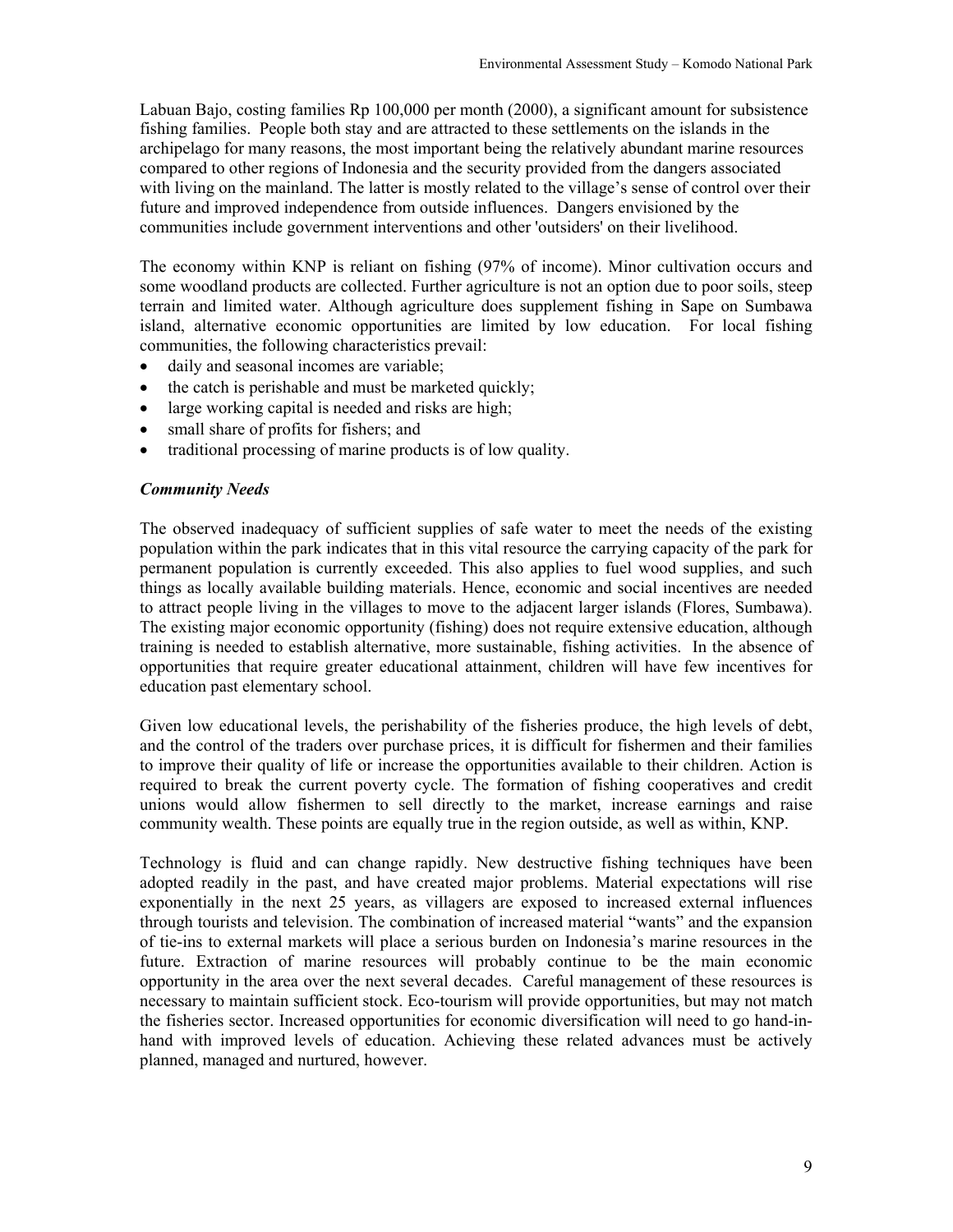Achieving success in programs to raise the opportunities and standards of living of these communities requires that they be directly, involved. It is vital to gain community understanding of the potential gains to villagers and the communities support for the various programs.

## *Interaction Between Social and Physical Factors in the Region*

There is an inextricable link between physical and social factors affecting KNP and surrounding area. As in all natural resource rich coastal and marine locations in South East Asia, former traditional harvesting of resources at sustainable levels is being rapidly replaced by unsustainable resource depletion and destruction of habitat, both terrestrial and marine. This downward spiral of events must be reversed to avoid further environmental decline, and related social and economic difficulties for the region.

The origins of social and physical causes of change are:

- direct population increase and human use pressure on the environment;
- Immigration of people with alien value systems, and the local traditional knowledge systems that may have formerly contributed to appropriate natural resource use and practice;
- introduction of destructive hunting, fishing and resource use techniques; and
- exploitative business practices.

Conversely, on the positive side, implementation of initiatives aimed at alleviating these various social drivers of environmental deterioration and inappropriate activities, in conjunction with effective management, enforcement and regulation will result in improvements to the state of the environment that can deliver significant benefit local communities. The agents of positive change are:

- supporting the ability of communities to restrict non-resident use of resources and to use traditional knowledge systems;
- refocusing local communities livelihoods on to species and habitats that are not endangered or vulnerable;
- introducing more productive, sustainable higher yield cultivation for livestock and mariculture;
- introducing micro-financing schemes and appropriate credit facilities, as well as local (community-run) cooperatives, that replace lending practices associated with overexploitation of the natural environment and will encourage the re-investment of economic surpluses into the local communities; and
- training and education to allow local communities to move to better practices, to appreciate the dire consequences of destructive practices, to monitor their actions and to autonomously adapt and change to ensure net benefits are achieved on a sustainable basis.

There are also legal and administrative barriers to effective management. These include limitations facing the operational capacity of the PHKA, which include lack of support from and cooperation with other government agencies and ministries, inadequate capacity and ability in monitoring and evaluation of protected areas, insufficient funding, and difficulties in staff resourcing.

In addition, there are conflicting sectoral priorities within the both national and regional government, some of which are connected to powerful commercial lobbies. The Government of Indonesia (GOI) has passed legislation to address intersectoral conflicts of interest over the use of natural resources in a given area (Spatial Planning Act No. 24 of 1992), but institutional weaknesses and political uncertainty present challenges in making this legislation effective.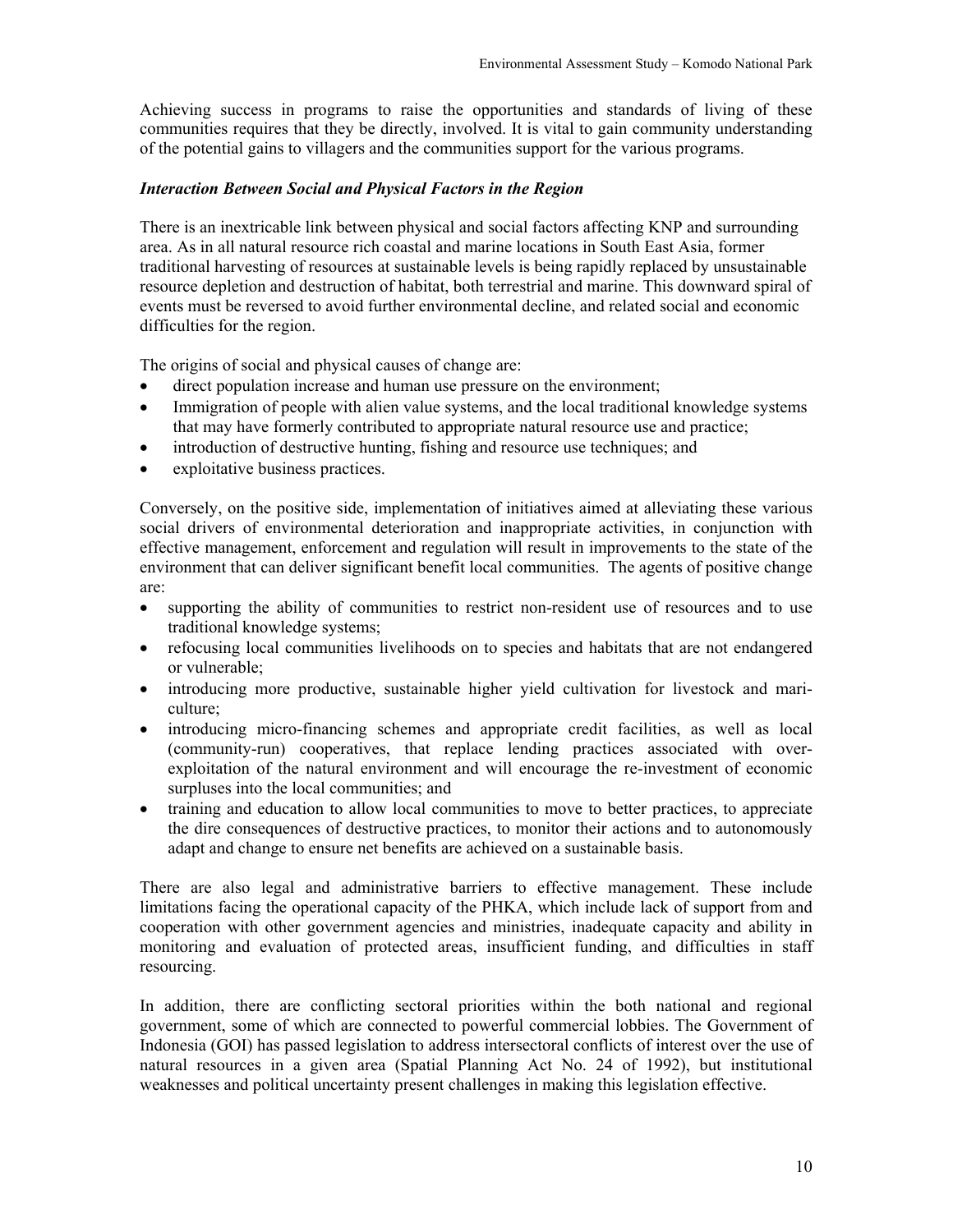The increased population in the park and the surrounding area is resulting in a wider geographic range of fishing, hunting and poaching. Inappropriate techniques (such as indiscriminant gill netting, and deep line fishing, cyanide poisoning and reef bombing, reef gleaning, use of hook and line, and hookah diving to harvest coral reefs) are devastating both habitats (coral reefs especially) and fisheries, and have an increasing impact on invertebrate species and populations as well (i.e. mollusks, crustaceans). This devastation severely impacts ecosystem function and integrity, and prevents the sustainable recruitment of replacement species stock and the recovery of degraded habitat.

### **REGIONAL AND CUMULATIVE IMPACTS OVERVIEW**

#### *Regional Physical and Biodiversity Impacts of the KCMI*

The KCMI is premised on securing the biodiversity and marine gene-pool hub of the Banda-Flores Eco-Region, of which the islands in and around Komodo NP are a central part. If successful, the KCMI and the 25-year Master Plan for Management will conserve a biodiversity storehouse crucial to the wider region. The benefit will be a source of marine species that, through both natural processes and active human management/intervention, can replenish adversely affected marine environments elsewhere, whether this adverse affect be due to maninduced phenomena (global warming/coral bleaching, over-fishing, etc) or natural phenomena (natural ecological perturbations, storm events, etc).

The regional and cumulative impacts of KCMI and KNP implementation should be largely positive, and indeed crucial, given the immense and imminent threats to the wider regional marine ecosystem.

#### *Regional Social Impacts*

Sustainable resource use is much more likely to be achieved in conjunction with alternative livelihood programs and increased education, than under current conditions. In the near region especially, the positive impacts resulting from successful conservation at Komodo National Park could bring immense benefits to the local communities in the form of sustainable natural resources upon which both traditional livelihoods and new tourism-based activities must depend. This is an important overall goal of the KCMI. Without the KCMI, the resources will soon be unusable. Alleviating direct over-use of the KNP's limited natural resources (fisheries particularly) could help replenishment of fisheries and other marine resources outside the KNP for use by the wider community. The broader extension of the alternative livelihoods programs will be needed, however, to achieve these benefits: Pushing destructive fishing out of the park may just intensify it elsewhere. Thus, KCMI will have to work with local government, business and non-governmental organizations to apply the positive lessons of KNP elsewhere.

#### *Regional Economic Development*

The Komodo locality (inclusive of Manggarai district [Kabupaten Manggarai], Nusa Tenggara Timor province and Bima district, Nusa Tenggara Barat province) is an area that historically supported a relatively small population. More recent growth in regional population has been part of a historical trend throughout provincial Indonesia. However, any locality experiencing economic growth or prosperity tends to experience increasing population growth rates. If the KCMI is successful in advancing the objectives of the 25-year Master Plan for Management within the context of a generally buoyant world economy, then significant regional economic growth could be stimulated. The potential dimensions can only be guessed, but 'high end' global tourism destinations have been known to capture the imagination of the market, with spectacular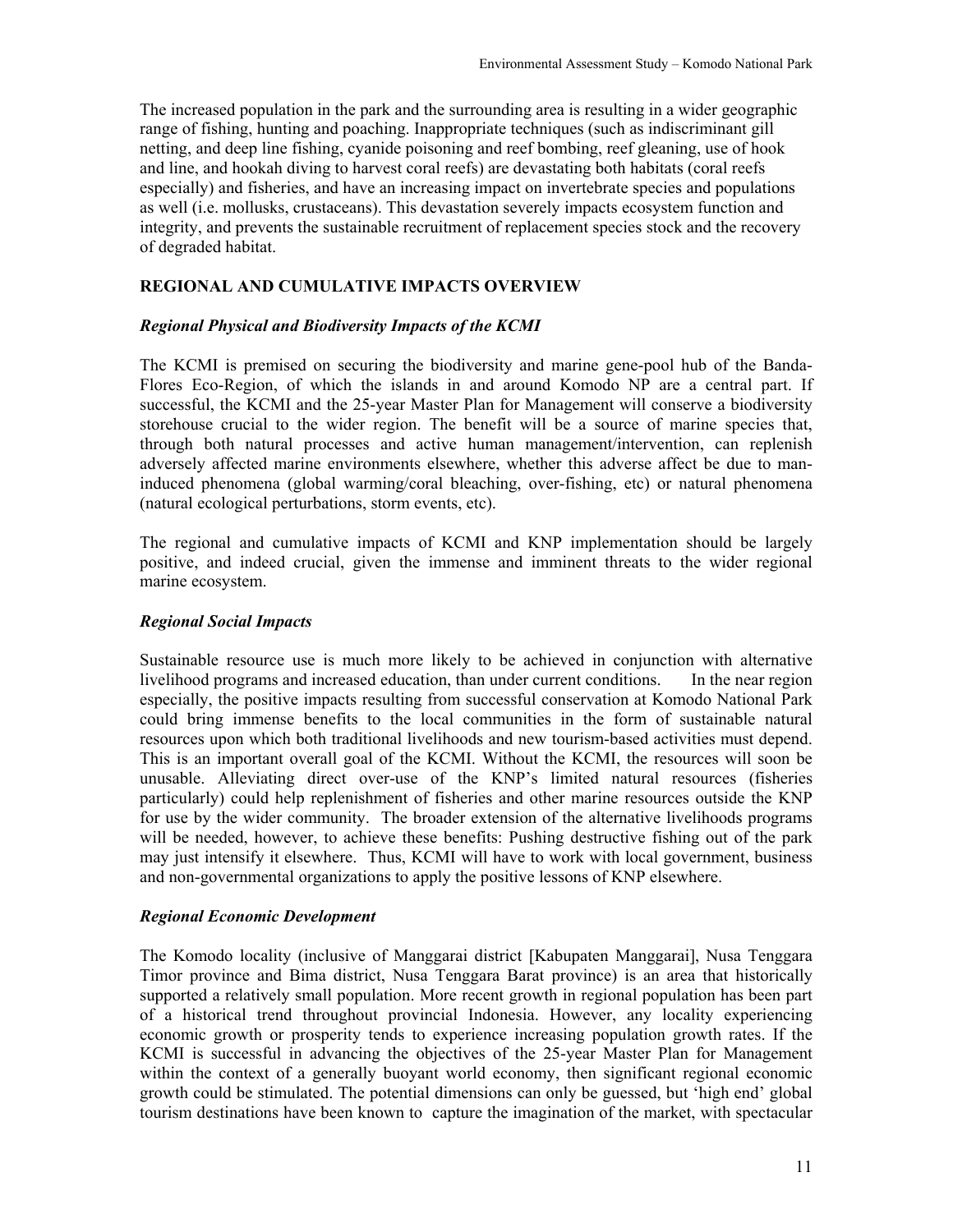results. The implications for regional growth under this scenario could be anything from modest to spectacular.

On the other hand, the local region may remain a relative backwater, despite the success of the KCMI and achievement of the tourism growth targets. Many factors, such as greater reforms and changes taking place in Indonesia and the South East Asian economy, over which neither the JV nor the regional government have any control, will greatly influence outcomes.

Unexpected regional economic growth could be problematic, and as welcome as it may be at one level, could negatively impact on the regional social and physical environment if not well managed and guided. While these large-scale trends are beyond the scope and responsibility of the KCMI, KCMI intends to give attention to these wider trends, and to take all actions possible within its operational mandate. In addition, KCMI will work as a facilitator to get business, government and communities to work together in planning for future development.

## **PROJECT IMPACTS AND MITIGATION MEASURES**

#### *Impact and Mitigation Assessment*

This assessment of impacts and mitigation measures of the KCMI project looks at each of the major project elements:

- collaborative management
- conservation management
- tourism management and sustainable financing
- incentives and initiatives for sustainable livelihoods
- monitoring and evaluation

While this EAS is not concerned with the 25-year Master Plan for Management itself, it is concerned with proposed new management entity's area of influence within the implementation of the Master Plan, and hence whether implementation will be consistent with IFC Safeguard Policies and Guidelines. The proposed management entity to be funded by the GEF will have direct involvement with various facilities in the park. These facilities will involve construction and operation, and will be associated with the operation of tourism concessions. The KCMI will also involve the purchase of a range of equipment that will operate in KNP (e.g. boats, ranger equipment, etc).

The assessment of impacts and mitigation measures is provided in the following tables. Each table covers one of the major project elements. The project sub-components for each are also listed. Each table is divided into a column summarizing both positive and negative impacts (or risks), and column indicating responses or mitigation measures. The use of the term 'response' (rather than 'mitigation measure') is used in the context of positive impacts in order to indicate the secondary and flow-on benefits that are likely.

Additional explanation of certain key mitigation and preventative measures, to address certain risks or potential impacts, is presented after the table.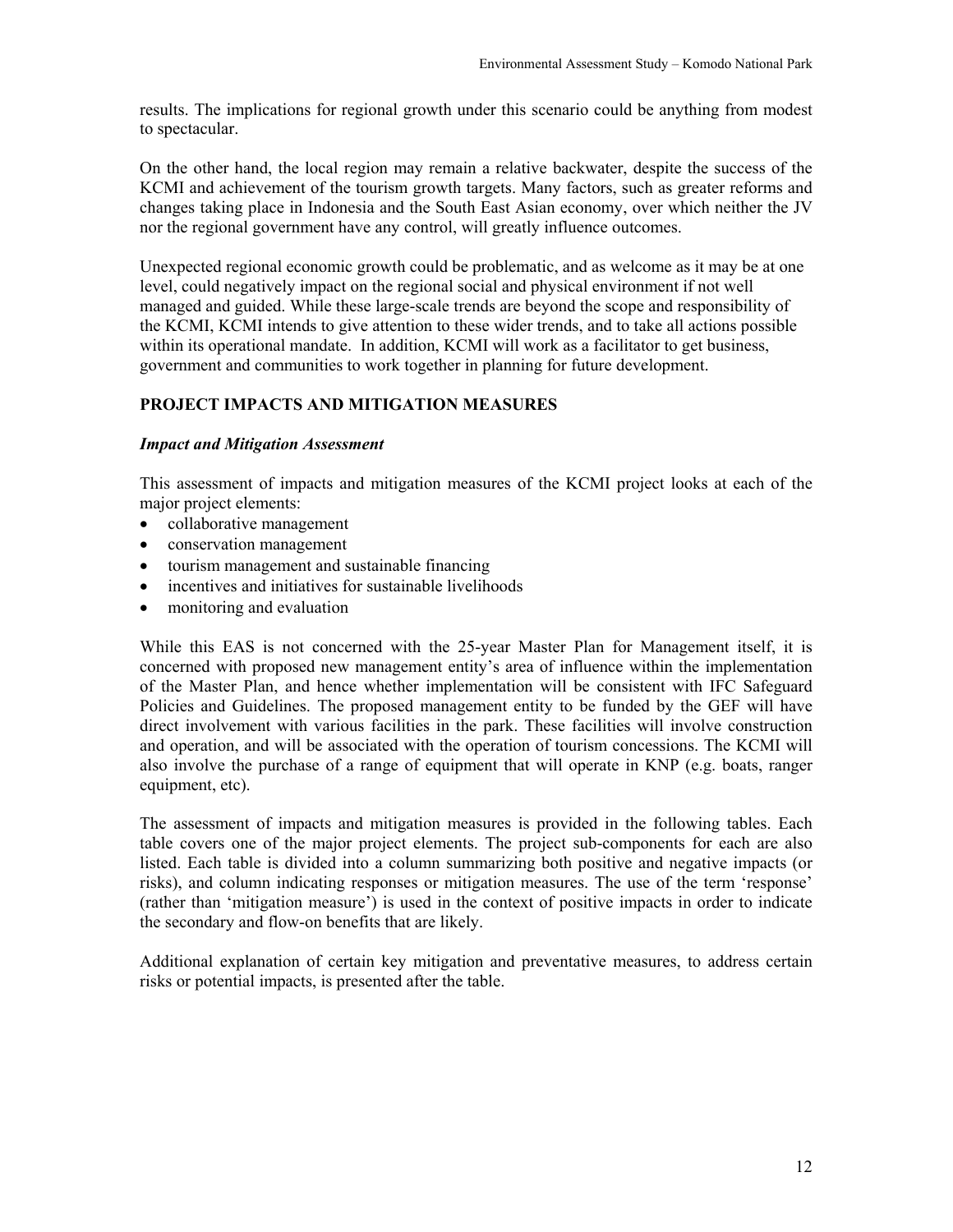| PROJECT ELEMENT                                                                                                                                                                                                                                                                                                                                                                                             |                                                                                                                                                                                                                                                                                                                                                                                                                                                                                                                                                                                                                                                                                                                                                                                                                                                                   |                                                                                                                                                                                                                                                                                                                                                                                                                                                                                                                                                                                                                                                                                                                                                                                                                                                                                                                                                                                                                                                                                                                                                                  |
|-------------------------------------------------------------------------------------------------------------------------------------------------------------------------------------------------------------------------------------------------------------------------------------------------------------------------------------------------------------------------------------------------------------|-------------------------------------------------------------------------------------------------------------------------------------------------------------------------------------------------------------------------------------------------------------------------------------------------------------------------------------------------------------------------------------------------------------------------------------------------------------------------------------------------------------------------------------------------------------------------------------------------------------------------------------------------------------------------------------------------------------------------------------------------------------------------------------------------------------------------------------------------------------------|------------------------------------------------------------------------------------------------------------------------------------------------------------------------------------------------------------------------------------------------------------------------------------------------------------------------------------------------------------------------------------------------------------------------------------------------------------------------------------------------------------------------------------------------------------------------------------------------------------------------------------------------------------------------------------------------------------------------------------------------------------------------------------------------------------------------------------------------------------------------------------------------------------------------------------------------------------------------------------------------------------------------------------------------------------------------------------------------------------------------------------------------------------------|
| 1. Collaborative                                                                                                                                                                                                                                                                                                                                                                                            | <b>Impacts or Risks</b>                                                                                                                                                                                                                                                                                                                                                                                                                                                                                                                                                                                                                                                                                                                                                                                                                                           | <b>Responses or Mitigation Measures</b>                                                                                                                                                                                                                                                                                                                                                                                                                                                                                                                                                                                                                                                                                                                                                                                                                                                                                                                                                                                                                                                                                                                          |
| Management                                                                                                                                                                                                                                                                                                                                                                                                  |                                                                                                                                                                                                                                                                                                                                                                                                                                                                                                                                                                                                                                                                                                                                                                                                                                                                   |                                                                                                                                                                                                                                                                                                                                                                                                                                                                                                                                                                                                                                                                                                                                                                                                                                                                                                                                                                                                                                                                                                                                                                  |
| Project Sub-components:<br>Joint Venture<br>$\blacksquare$<br>between TNC and<br><b>JPU</b><br>Concession<br>Ξ<br>agreement between<br>PHKA, and JV<br>Collaborative<br>٠<br>management<br>agreement (CMA)<br>between PHKA, JV<br>and local<br>government<br>Additional<br>$\blacksquare$<br>collaborative and<br>communication<br>mechanisms<br>involving public<br>sector bodies, local<br>community, and | Positive impacts:<br>promote Komodo as international<br>nature-based, environmentally sound<br>tourism destination<br>application of commercial<br>$\blacksquare$<br>management operations to harness<br>fee-paying visitors and eco-tourists<br>implement a self-financing plan for<br>$\blacksquare$<br>park management through user fees<br>professional and technical capacity of<br>$\blacksquare$<br>park staff strengthened through<br>training programs<br>stimulate development of an<br>$\blacksquare$<br>environmentally sustainable local<br>economy<br>involved stakeholders perceive their<br>$\blacksquare$<br>collaboration as worthwhile, with<br>benefits (social, economic,<br>environmental) outweighing the costs<br>(i.e. time and money)                                                                                                   | Responses:<br>increase in services to meet<br>international visitor demands<br>ensure best business management<br>$\blacksquare$<br>practices are adopted and seek to<br>continually improve and innovate<br>monitor and manage according to<br>$\blacksquare$<br>changing fiscal conditions, and<br>through financing training workshops<br>encourage and facilitate business<br>$\blacksquare$<br>development in the surrounding area<br>based on sustainable resource-use<br>principles<br>build on the development of good will<br>$\frac{1}{2}$<br>and promote a constructive approach<br>amongst wider stakeholders                                                                                                                                                                                                                                                                                                                                                                                                                                                                                                                                        |
| private sector<br>stakeholders                                                                                                                                                                                                                                                                                                                                                                              | Negative impacts:<br>risks associated with negotiation<br>difficulties with divergent parties may<br>jeopardize progress<br>achieving workability of<br>collaborative management structure<br>may prove difficult<br>internal weaknesses in the<br>collaborative management structure<br>allow poor performance and<br>continued over-exploitation of<br>natural resources<br>risk of resistance from local power<br>$\overline{\phantom{a}}$<br>groups or stakeholder interests to<br><b>CMA</b><br>political support for concession<br>diminishes with change in<br>government(s)<br>lack of sufficient constituency of key<br>$\qquad \qquad \blacksquare$<br>stakeholders to support the project<br>stakeholders not included directly in<br>$\blacksquare$<br>the CMA become marginalized, and<br>without a voice to promote their<br>concerns and interests | Mitigation measures:<br>implement carefully designed external<br>controls including regular auditing of<br>Joint Venture and the collaborative<br>management agreement and<br>monitoring by third parties against<br>performance standards<br>establish a robust system of internal<br>$\overline{\phantom{a}}$<br>controls and accountabilities, and<br>maintain staff of adequately trained<br>professionals<br>collaborative management structure<br>$\qquad \qquad \blacksquare$<br>subject to regular monitoring and<br>evaluation by third parties<br>generate broad based support for the<br>concession at district and national<br>level, and undertake high-level<br>awareness raising efforts to maintain<br>political support at all levels<br>engage in regularly and rigorous<br>$\blacksquare$<br>stakeholder consultation, and seek<br>practical opportunities for wider<br>stakeholder involvement - hence<br>developing a more equitable and<br>inclusive program<br>establishment of grievance processes<br>$\qquad \qquad \blacksquare$<br>and independent assessments of the<br>degree and quality of collaboration<br>with key stakeholders |

**Table 1: Collaborative Management - Impacts and Mitigation Measures**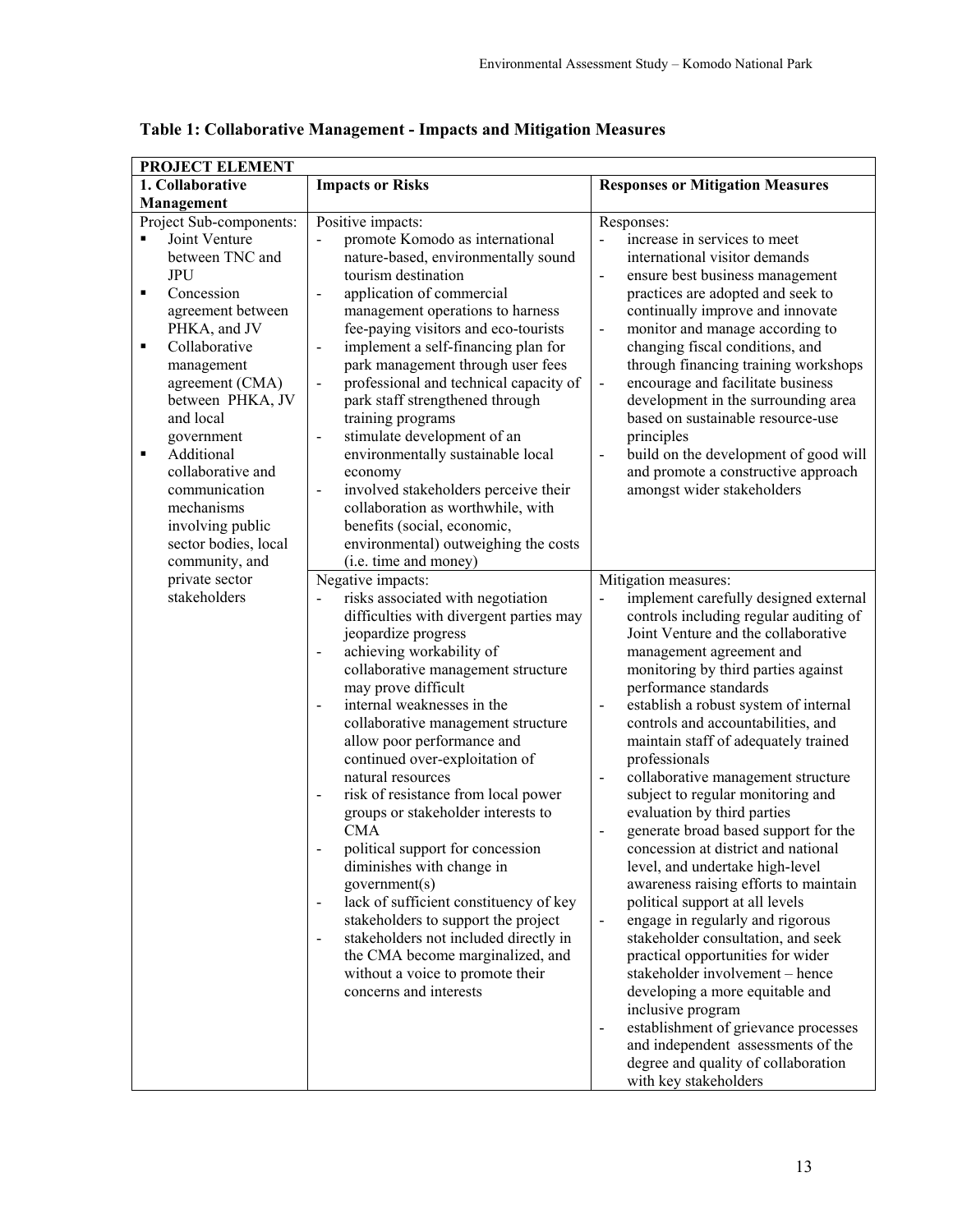| PROJECT ELEMENT                                                                                                                                                                                                                                                                                                                |                                                                                                                                                                                                                                                                                                                                                                                                                                                                                                                                                                                                                                                                                                                                                                                                                                                                                                                                                                                                                                                                                                                                                                                                                                                                                                                                                                                                                                                                            |                                                                                                                                                                                                                                                                                                                                                                                                                                                                                                                                                                                                                                                                                                                                                                                                                                                                                                                                                                                                                                                                                                                                                                                                                                                                                                                                                                                                                                                                                                                                                                                                                                                                                                                                                                                      |
|--------------------------------------------------------------------------------------------------------------------------------------------------------------------------------------------------------------------------------------------------------------------------------------------------------------------------------|----------------------------------------------------------------------------------------------------------------------------------------------------------------------------------------------------------------------------------------------------------------------------------------------------------------------------------------------------------------------------------------------------------------------------------------------------------------------------------------------------------------------------------------------------------------------------------------------------------------------------------------------------------------------------------------------------------------------------------------------------------------------------------------------------------------------------------------------------------------------------------------------------------------------------------------------------------------------------------------------------------------------------------------------------------------------------------------------------------------------------------------------------------------------------------------------------------------------------------------------------------------------------------------------------------------------------------------------------------------------------------------------------------------------------------------------------------------------------|--------------------------------------------------------------------------------------------------------------------------------------------------------------------------------------------------------------------------------------------------------------------------------------------------------------------------------------------------------------------------------------------------------------------------------------------------------------------------------------------------------------------------------------------------------------------------------------------------------------------------------------------------------------------------------------------------------------------------------------------------------------------------------------------------------------------------------------------------------------------------------------------------------------------------------------------------------------------------------------------------------------------------------------------------------------------------------------------------------------------------------------------------------------------------------------------------------------------------------------------------------------------------------------------------------------------------------------------------------------------------------------------------------------------------------------------------------------------------------------------------------------------------------------------------------------------------------------------------------------------------------------------------------------------------------------------------------------------------------------------------------------------------------------|
| 2. Conservation                                                                                                                                                                                                                                                                                                                | <b>Impacts or Risks</b>                                                                                                                                                                                                                                                                                                                                                                                                                                                                                                                                                                                                                                                                                                                                                                                                                                                                                                                                                                                                                                                                                                                                                                                                                                                                                                                                                                                                                                                    | <b>Responses or Mitigation Measures</b>                                                                                                                                                                                                                                                                                                                                                                                                                                                                                                                                                                                                                                                                                                                                                                                                                                                                                                                                                                                                                                                                                                                                                                                                                                                                                                                                                                                                                                                                                                                                                                                                                                                                                                                                              |
| Management                                                                                                                                                                                                                                                                                                                     |                                                                                                                                                                                                                                                                                                                                                                                                                                                                                                                                                                                                                                                                                                                                                                                                                                                                                                                                                                                                                                                                                                                                                                                                                                                                                                                                                                                                                                                                            |                                                                                                                                                                                                                                                                                                                                                                                                                                                                                                                                                                                                                                                                                                                                                                                                                                                                                                                                                                                                                                                                                                                                                                                                                                                                                                                                                                                                                                                                                                                                                                                                                                                                                                                                                                                      |
| Project Sub-components:<br>Develop and<br>$\blacksquare$<br>capacity building for<br>park staff<br>Rehabilitation and<br>٠<br>species management<br>Research to support<br>٠<br>conservation<br>management<br>Implementation of<br>٠<br>zonation system and<br>resource use<br>regulations<br>Strengthen<br>enforcement regime | Positive Impacts:<br>improved work conditions and<br>$\blacksquare$<br>training attracts good personnel and<br>reduces staff turnover<br>local communities see wisdom of<br>$\blacksquare$<br>improved natural resource<br>management to achieve conservation<br>objectives, and recognize advantages<br>to them<br>effective zoning enforcement<br>$\blacksquare$<br>combined with support of local<br>fishermen allows the exclusion of<br>foreign-based fishing crews<br>Negative Impacts:<br>enforcement negatively perceived by<br>$\blacksquare$<br>local communities with consequent<br>loss of support for the project<br>difficulties in developing and<br>$\overline{\phantom{a}}$<br>obtaining new legal tools impedes<br>effective enforcement<br>inadequate enforcement outside the<br>park will lead to increasing pressures<br>over the park's resources<br>new threats to KNP's biodiversity<br>emerge and can not be contained in<br>the project<br>both major and minor research<br>$\blacksquare$<br>facilities (e.g. field laboratories,<br>jetties) and structures (e.g. in situ<br>monitoring devices) will be<br>established within the park (in<br>accordance with the Management<br>Plan) with consequent risk of minor<br>physical impacts<br>increased occupational and safety<br>risks associated with operational use<br>of additional and sophisticated<br>equipment (e.g. high speed boats, etc)<br>as part of park management<br>functions | Responses:<br>a more stable workforce of loyal and<br>motivated staff increases overall park<br>management effectiveness<br>local communities willing to adapt<br>$\overline{\phantom{0}}$<br>their resource use patterns to conform<br>to park conservation management<br>objectives/programs, in line with<br>zoning system<br>local fishing communities have a<br>$\frac{1}{2}$<br>greater sense that the 'permitted'<br>fishery resources of Komodo are in<br>their care, for their benefit<br>Mitigation measures:<br>set clear rules of engagement for<br>$\overline{a}$<br>enforcement, base training on them,<br>and follow them rigorously, link<br>enforcement to stakeholder<br>consultations and grievance<br>procedures<br>intensive efforts to design and<br>$\blacksquare$<br>introduce appropriate legislation and<br>judicial improvements<br>continuous monitoring and evaluation<br>$\blacksquare$<br>of resources and resource use will be<br>an important part of the project's<br>adaptive management approach in<br>addressing new risks to biodiversity<br>all major construction will be subject<br>$\blacksquare$<br>to Indonesian AMDAL ('EIA')<br>process for identification of impacts<br>and suitable mitigation or<br>management plans to address impacts<br>minor research or management<br>$\qquad \qquad \blacksquare$<br>installations will be undertaken<br>conforming to the park management<br>plan, and accepted 'best practice' for<br>park design and construction.<br>Monitoring of potential impacts will<br>be undertaken and sites restored after<br>use<br>instigate 'health and safety'<br>$\qquad \qquad \blacksquare$<br>requirements for all staff, and<br>introduce appropriate 'standard<br>operating procedures' (SOPs) for all |
|                                                                                                                                                                                                                                                                                                                                |                                                                                                                                                                                                                                                                                                                                                                                                                                                                                                                                                                                                                                                                                                                                                                                                                                                                                                                                                                                                                                                                                                                                                                                                                                                                                                                                                                                                                                                                            | equipment use in KNP                                                                                                                                                                                                                                                                                                                                                                                                                                                                                                                                                                                                                                                                                                                                                                                                                                                                                                                                                                                                                                                                                                                                                                                                                                                                                                                                                                                                                                                                                                                                                                                                                                                                                                                                                                 |

**Table 2: Conservation Management – Impacts and Mitigation Measure**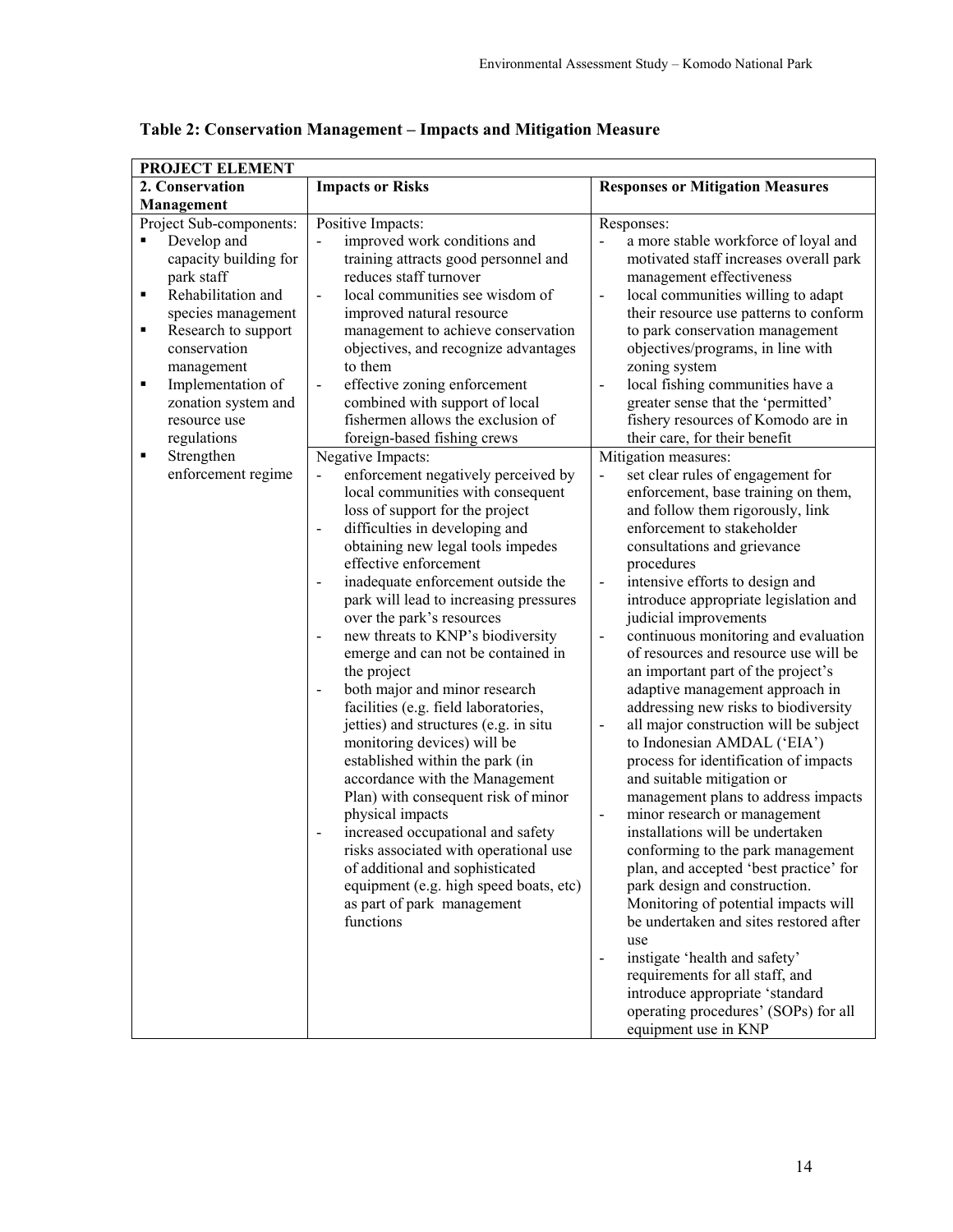| PROJECT ELEMENT                                                                                                                                                                                                                                                                                                                                                                            |                                                                                                                                                                                                                                                                                                                                                                                                                                                                                                                                                                                                                                                                                                                                                                                                                                                                                                                                                                                         |                                                                                                                                                                                                                                                                                                                                                                                                                                                                                                                                                                                                                                                                                                                                                                                                                                                                                                                                                                                                                                                                                                                                                                                                                                                                                                                                                                                                                                              |  |
|--------------------------------------------------------------------------------------------------------------------------------------------------------------------------------------------------------------------------------------------------------------------------------------------------------------------------------------------------------------------------------------------|-----------------------------------------------------------------------------------------------------------------------------------------------------------------------------------------------------------------------------------------------------------------------------------------------------------------------------------------------------------------------------------------------------------------------------------------------------------------------------------------------------------------------------------------------------------------------------------------------------------------------------------------------------------------------------------------------------------------------------------------------------------------------------------------------------------------------------------------------------------------------------------------------------------------------------------------------------------------------------------------|----------------------------------------------------------------------------------------------------------------------------------------------------------------------------------------------------------------------------------------------------------------------------------------------------------------------------------------------------------------------------------------------------------------------------------------------------------------------------------------------------------------------------------------------------------------------------------------------------------------------------------------------------------------------------------------------------------------------------------------------------------------------------------------------------------------------------------------------------------------------------------------------------------------------------------------------------------------------------------------------------------------------------------------------------------------------------------------------------------------------------------------------------------------------------------------------------------------------------------------------------------------------------------------------------------------------------------------------------------------------------------------------------------------------------------------------|--|
| 3. Tourism                                                                                                                                                                                                                                                                                                                                                                                 | <b>Impacts or Risks</b>                                                                                                                                                                                                                                                                                                                                                                                                                                                                                                                                                                                                                                                                                                                                                                                                                                                                                                                                                                 | <b>Responses or Mitigation Measures</b>                                                                                                                                                                                                                                                                                                                                                                                                                                                                                                                                                                                                                                                                                                                                                                                                                                                                                                                                                                                                                                                                                                                                                                                                                                                                                                                                                                                                      |  |
| <b>Management</b> and                                                                                                                                                                                                                                                                                                                                                                      |                                                                                                                                                                                                                                                                                                                                                                                                                                                                                                                                                                                                                                                                                                                                                                                                                                                                                                                                                                                         |                                                                                                                                                                                                                                                                                                                                                                                                                                                                                                                                                                                                                                                                                                                                                                                                                                                                                                                                                                                                                                                                                                                                                                                                                                                                                                                                                                                                                                              |  |
| <b>Sustainable Financing</b>                                                                                                                                                                                                                                                                                                                                                               |                                                                                                                                                                                                                                                                                                                                                                                                                                                                                                                                                                                                                                                                                                                                                                                                                                                                                                                                                                                         |                                                                                                                                                                                                                                                                                                                                                                                                                                                                                                                                                                                                                                                                                                                                                                                                                                                                                                                                                                                                                                                                                                                                                                                                                                                                                                                                                                                                                                              |  |
| Project Sub-components:<br>Carrying capacity<br>$\blacksquare$<br>studies<br>Development of<br>٠<br>mitigation plans and<br>guidelines<br>Achieving financial<br>٠<br>sustainability<br>Incentives for<br>٠<br>Sustainable<br>Livelihoods<br>Scoping of<br>٠<br>alternative<br>livelihoods<br>Community<br>٠<br>development grants<br>Sustainable micro-<br>٠<br>enterprise<br>development | Positive Impacts:<br>local and regional tourism service<br>$\frac{1}{2}$<br>providers agree on priority needs<br>and work together to fulfill them<br>major barriers to tourism<br>$\qquad \qquad \blacksquare$<br>development in the KNP region are<br>reduced, including difficulties in<br>access (e.g. regular and reliable air<br>services)<br>as political stability in region<br>$\overline{\phantom{a}}$<br>consolidates, KNP is increasingly<br>perceived as safe and desirable by<br>high-end tourists                                                                                                                                                                                                                                                                                                                                                                                                                                                                        | Responses:<br>additional investment attracted to<br>$\overline{a}$<br>Labuan Bajo and other centers, to<br>provide for increased visitor levels<br>increase in ancillary tourism support<br>$\overline{a}$<br>services in the local region (e.g.<br>accommodation, food, transport)<br>additional tourism destinations and<br>-<br>attractions develop in surrounding<br>region (e.g. caves, cultural, resorts, etc)<br>to strengthen the region in the<br>international tourism market<br>economic multiplier from tourism<br>$\overline{a}$<br>benefits the region                                                                                                                                                                                                                                                                                                                                                                                                                                                                                                                                                                                                                                                                                                                                                                                                                                                                         |  |
|                                                                                                                                                                                                                                                                                                                                                                                            | Negative Impacts:<br>visitation levels do not achieve<br>predicted levels in the specified time<br>periods<br>tourism revenues prove inadequate<br>$\overline{\phantom{m}}$<br>due to security issues, inadequate<br>facilities/service<br>excessive tourism demand leads to<br>environmentally unsustainable<br>visitation levels, increased pressures<br>on (local) marine resources for<br>consumption and potential<br>degradation of resources, sites and<br>park facilities<br>anticipated development of Labuan<br>$\overline{\phantom{a}}$<br>Bajo as 'Komodo Gateway' (tourist<br>destination, accommodation and<br>servicing 'hub' for access to<br>Komodo National Park) does not<br>materialize, severely limiting area's<br>capacity to cater for higher-end<br>tourists<br>construction and operation of both<br>major and minor tourist facilities<br>(e.g. visitor centers, arrival jetties,<br>shelters, trails, etc) have potential to<br>cause environmental impacts | Mitigation Measures:<br>increased marketing effort in line with<br>adopted 'tourism strategy' to raise<br>profile of destination and attractions<br>tourism marketing strategy will<br>$\overline{a}$<br>highlight relative safety of Komodo, and<br>project will concentrate on upgrading<br>visitor facilities and services in the park<br>park carrying capacity assessment<br>$\overline{a}$<br>studies will be evaluated, and strict<br>visitor levels will be imposed if<br>required. Also 'adaptive management'<br>approaches will allow rapid response<br>and action to address perceived resource<br>and visitor management issues<br>any voluntary resettlement should be led<br>-<br>by local government. The local<br>government policy has been established<br>for a long time.<br>project will support local government's<br>$\overline{a}$<br>plans to improve economic<br>infrastructure in Labuan Bajo, which in<br>turn will make the area more attractive<br>to tourists and tourism developers,<br>thereby attracting the necessary<br>investment in tourism infrastructure<br>for construction of major installations<br>$\overline{\phantom{0}}$<br>the Indonesian AMDAL ('EIA') process<br>will identify impacts and appropriate<br>mitigation measures<br>waste treatment will be a special focus<br>$\overline{a}$<br>of concern and will be addressed using<br>'state-of-the-art' technology to<br>overcome issues |  |

**Table 3: Tourism Management and Sustainable Financing – Impacts and Mitigation Measures**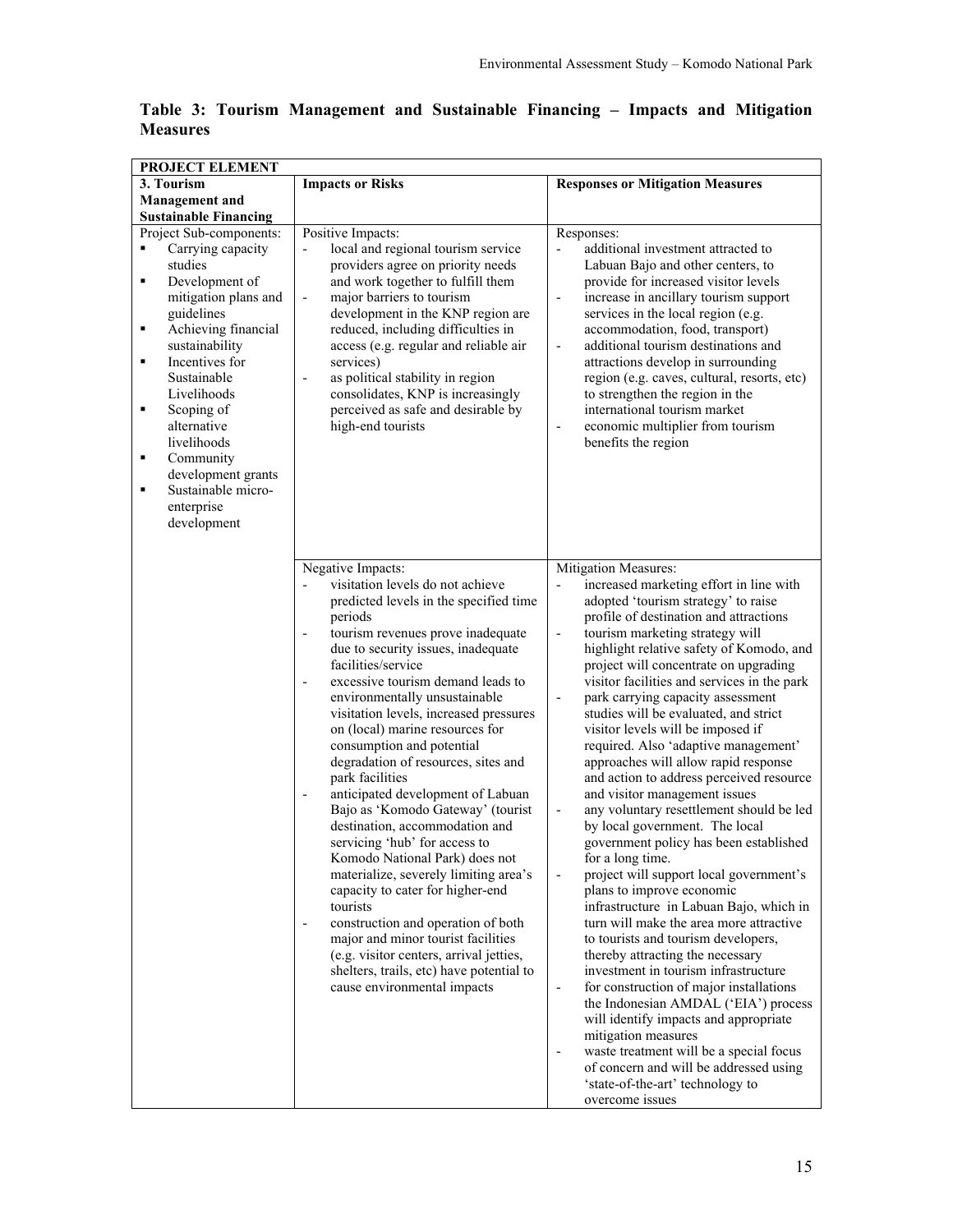| 4. Incentives for<br><b>Alternative Livelihoods</b><br>Project Sub-components:<br>Scoping of<br>٠<br>alternative                               | <b>Impacts or Risks</b><br>Positive Impacts:<br>the alternative livelihoods schemes                                                                                                                                                                                                                                                                                                                                                                                                                                                                                                                                                                                                                                                                                                                                                                                                                                                                                                                                                                                                                                                                                                                                         | <b>Responses or Mitigation Measures</b><br>Responses:                                                                                                                                                                                                                                                                                                                                                                                                                                                                                                                                                                                                                                                                                                                                                                                                                                                                                                                                                                                                                                                                                                                                                                                                                                                                                                                                                                                                                     |
|------------------------------------------------------------------------------------------------------------------------------------------------|-----------------------------------------------------------------------------------------------------------------------------------------------------------------------------------------------------------------------------------------------------------------------------------------------------------------------------------------------------------------------------------------------------------------------------------------------------------------------------------------------------------------------------------------------------------------------------------------------------------------------------------------------------------------------------------------------------------------------------------------------------------------------------------------------------------------------------------------------------------------------------------------------------------------------------------------------------------------------------------------------------------------------------------------------------------------------------------------------------------------------------------------------------------------------------------------------------------------------------|---------------------------------------------------------------------------------------------------------------------------------------------------------------------------------------------------------------------------------------------------------------------------------------------------------------------------------------------------------------------------------------------------------------------------------------------------------------------------------------------------------------------------------------------------------------------------------------------------------------------------------------------------------------------------------------------------------------------------------------------------------------------------------------------------------------------------------------------------------------------------------------------------------------------------------------------------------------------------------------------------------------------------------------------------------------------------------------------------------------------------------------------------------------------------------------------------------------------------------------------------------------------------------------------------------------------------------------------------------------------------------------------------------------------------------------------------------------------------|
|                                                                                                                                                |                                                                                                                                                                                                                                                                                                                                                                                                                                                                                                                                                                                                                                                                                                                                                                                                                                                                                                                                                                                                                                                                                                                                                                                                                             |                                                                                                                                                                                                                                                                                                                                                                                                                                                                                                                                                                                                                                                                                                                                                                                                                                                                                                                                                                                                                                                                                                                                                                                                                                                                                                                                                                                                                                                                           |
|                                                                                                                                                |                                                                                                                                                                                                                                                                                                                                                                                                                                                                                                                                                                                                                                                                                                                                                                                                                                                                                                                                                                                                                                                                                                                                                                                                                             |                                                                                                                                                                                                                                                                                                                                                                                                                                                                                                                                                                                                                                                                                                                                                                                                                                                                                                                                                                                                                                                                                                                                                                                                                                                                                                                                                                                                                                                                           |
| livelihoods<br>Community<br>٠<br>development grants<br>(small grant fund)<br>Sustainable micro-<br>$\blacksquare$<br>enterprise<br>development | prove technically and financially<br>viable<br>interest in pursuing alternative<br>$\blacksquare$<br>livelihoods increases, raising demand<br>for involvement<br>the small grant fund provides an<br>$\blacksquare$<br>effective 'security-net' for addressing<br>urgent community-defined welfare<br>needs<br>increasing applications and uptake of<br>$\blacksquare$<br>support from the Sustainable<br>Enterprise Fund (SEF) occur<br>success of alternative livelihoods<br>projects starts to alleviate pressure on<br>the park's natural resources<br>Negative Impacts:<br>alternative livelihood schemes do not<br>provide sufficient income to<br>participants and local communities<br>alternative livelihoods are not<br>$\frac{1}{2}$<br>sufficiently tailored to meet needs of<br>local people and some prove to be<br>unworkable<br>fishermen do not completely abandon<br>destructive fishing practices<br>fuel price deregulation significantly<br>$\blacksquare$<br>increases project costs and reduces<br>economic viability of certain<br>alternative livelihood schemes<br>marginalization of vulnerable<br>$\blacksquare$<br>households (e.g. poor, female-headed,<br>ethnic minority households) occurs | increased income to households and<br>$\overline{a}$<br>communities raises trust and belief in<br>alternatives means of livelihood<br>alternative livelihoods program is<br>$\frac{1}{2}$<br>expanded in line with demand, and<br>additional funding and/or means of<br>financing are sought<br>build on the trust developed through<br>$\blacksquare$<br>demonstration of a welfare and equity<br>orientated provision to benefit the<br>local community<br>beneficiaries of the SEF acquire<br>$\blacksquare$<br>sufficient skills in the technical and<br>administrative aspects of enterprises<br>funded, making investment projects<br>successful and sustainable<br>Mitigation Measures:<br>selection of economically and socially<br>$\overline{a}$<br>viable livelihood projects will be<br>undertaken as a priority, as well as<br>assessment of techniques and practice<br>increased efforts through consultation<br>$\blacksquare$<br>to align projects with local<br>communities needs and capabilities<br>increased information programs, use<br>$\blacksquare$<br>of incentives, as well as effective<br>enforcement of regulations in order to<br>change behavior<br>'cost' risk assessments will be made<br>$\overline{a}$<br>and open information will be<br>provided in advance of commitment<br>to alternative livelihood projects -<br>less fuel-intensive schemes will be<br>developed<br>specific attention to equity issues will<br>$\blacksquare$ |
|                                                                                                                                                |                                                                                                                                                                                                                                                                                                                                                                                                                                                                                                                                                                                                                                                                                                                                                                                                                                                                                                                                                                                                                                                                                                                                                                                                                             | be given through the implementation<br>of socio-economic goals of the<br>Sustainable Enterprise Fund                                                                                                                                                                                                                                                                                                                                                                                                                                                                                                                                                                                                                                                                                                                                                                                                                                                                                                                                                                                                                                                                                                                                                                                                                                                                                                                                                                      |

**Table 4: Incentives for Alternative Livelihoods – Impacts and Mitigation Measures**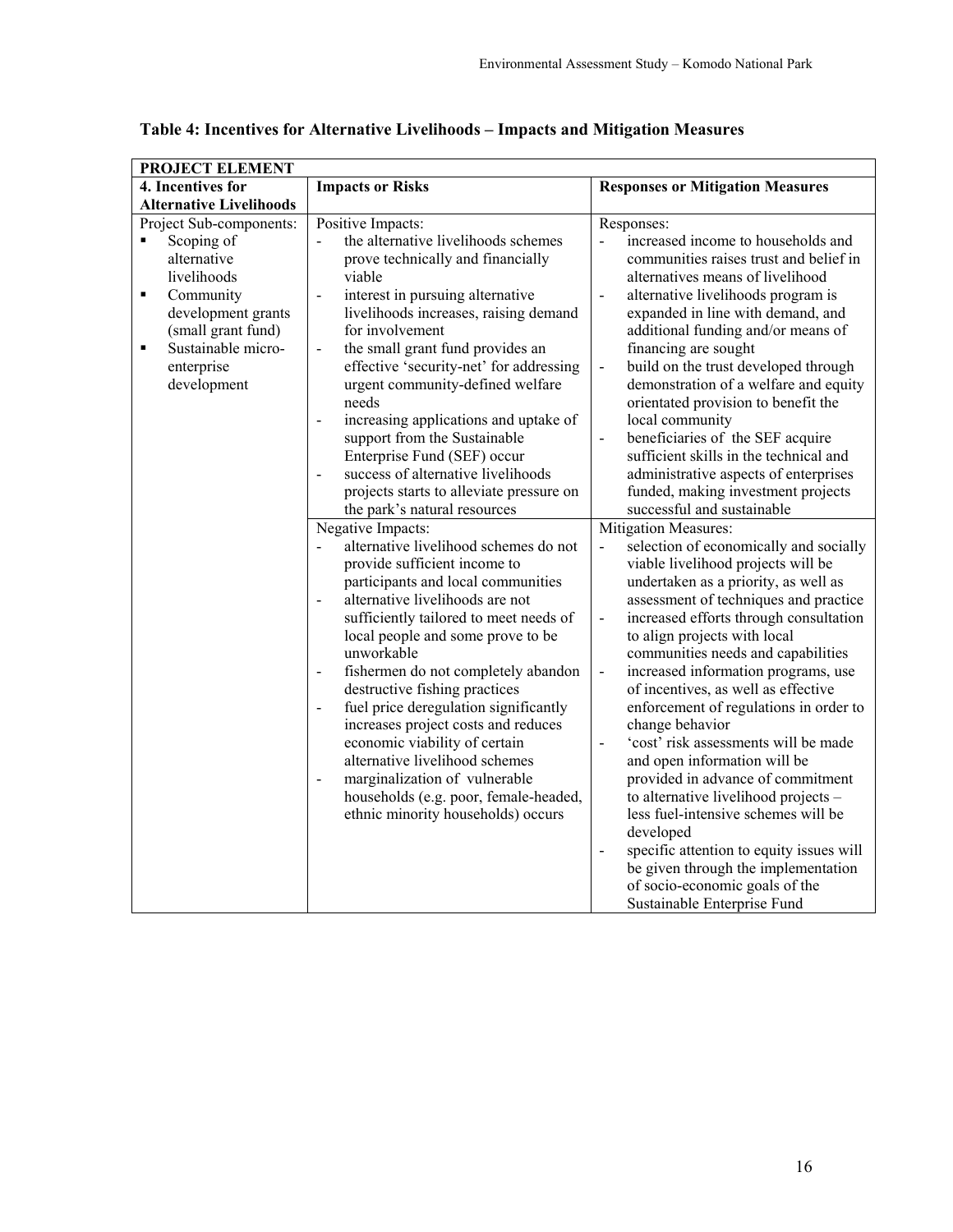| <b>PROJECT ELEMENT</b>                                                                                                                                                                                                                                                                               |                                                                                                                                                                                                                                                                                                                                                                                                                                                                                                                                                                                                                           |                                                                                                                                                                                                                                                                                                                                                                                                          |
|------------------------------------------------------------------------------------------------------------------------------------------------------------------------------------------------------------------------------------------------------------------------------------------------------|---------------------------------------------------------------------------------------------------------------------------------------------------------------------------------------------------------------------------------------------------------------------------------------------------------------------------------------------------------------------------------------------------------------------------------------------------------------------------------------------------------------------------------------------------------------------------------------------------------------------------|----------------------------------------------------------------------------------------------------------------------------------------------------------------------------------------------------------------------------------------------------------------------------------------------------------------------------------------------------------------------------------------------------------|
| 5. Monitoring and                                                                                                                                                                                                                                                                                    | <b>Impacts or Risks</b>                                                                                                                                                                                                                                                                                                                                                                                                                                                                                                                                                                                                   | <b>Responses or Mitigation Measures</b>                                                                                                                                                                                                                                                                                                                                                                  |
| <b>Evaluation</b>                                                                                                                                                                                                                                                                                    |                                                                                                                                                                                                                                                                                                                                                                                                                                                                                                                                                                                                                           |                                                                                                                                                                                                                                                                                                                                                                                                          |
| Development and<br>$\blacksquare$<br>implementation of a<br>monitoring and<br>evaluation plan<br>Biological and<br>$\blacksquare$<br>resource use<br>monitoring<br>Collaborative<br>$\blacksquare$<br>management<br>monitoring and<br>evaluation<br>Reporting and<br>$\blacksquare$<br>certification | Positive Impacts:<br>monitoring programs produce a<br>$\qquad \qquad \blacksquare$<br>reliable information base concerning<br>all aspects of park management, all<br>programs being undertaken, and the<br>operations of the Joint Venture and<br>tourism concession<br>accountability and transparency of all<br>$\overline{\phantom{0}}$<br>appropriate aspects of the<br>Collaborative Management Initiative<br>is provided<br>biological monitoring enables sound<br>$\overline{\phantom{0}}$<br>natural resource management, and<br>assists in decisions concerning natural<br>resource and site 'carrying capacity' | Responses:<br>confidence in the collaborative<br>management initiative<br>sponsoring institutions assured of<br>$\overline{a}$<br>conduct of the operations of park<br>management, joint venture, tourism<br>concession, etc<br>scientific credibility of natural<br>$\blacksquare$<br>resource management, and<br>biodiversity and habitat conservation<br>programs undertaken in KNP is<br>established |
|                                                                                                                                                                                                                                                                                                      | Negative Impacts:<br>potential for insufficient or<br>$\overline{a}$<br>inadequate monitoring<br>poor record keeping and information<br>$\overline{a}$<br>management                                                                                                                                                                                                                                                                                                                                                                                                                                                      | <b>Mitigation Measures:</b><br>a high priority will be given to<br>rigorous monitoring, including<br>constant assessment of adequacy and<br>innovation<br>rigorous protocols and procedures for<br>$\overline{a}$<br>information gathering, storage,<br>archiving and retrieval will be<br>addressed on an ongoing basis                                                                                 |

**Table 5: Monitoring and Evaluation – Impacts and Mitigation Measures** 

## *Additional Explanation – Mitigation Measures*

A number of mitigation measures are included in the KCMI concerned with social and equity issues. In view of the socio-economic and cultural context of the project these are recognized as important issues, and the KCMI pays particular attention to providing 'social safeguards' for the program. The following expands on these key social mitigation measures, as well as three physical mitigation aspects.

## *Avoiding Involuntary Resettlement*

The project will avoid the involuntary resettlement as defined under the International Finance Corporation's Operational Directive (OD 4.30). The cessation of destructive fishing will create economic displacement from those activities. However, the project will only curb fishing that is unsustainable, which destructive fishing is, and will substitute alternative, sustainable livelihoods for the local communities who have been involved. Traditional, sustainable resource harvesting will be allowed to continue in the traditional use zones. Physical relocation from communities inside the Park will only be encouraged by positive incentives. Should involuntary resettlement become necessary for the objectives of the Park, the JV will be responsible for completing a resettlement action plan (RAP) acceptable to the International Finance Corporation. That RAP will be made publicly available both in the World Bank Group Infoshop and locally for a 60-day period of public comment. Only after that period has passed will the JV carry out the resettlement, and then only in accordance with the plan.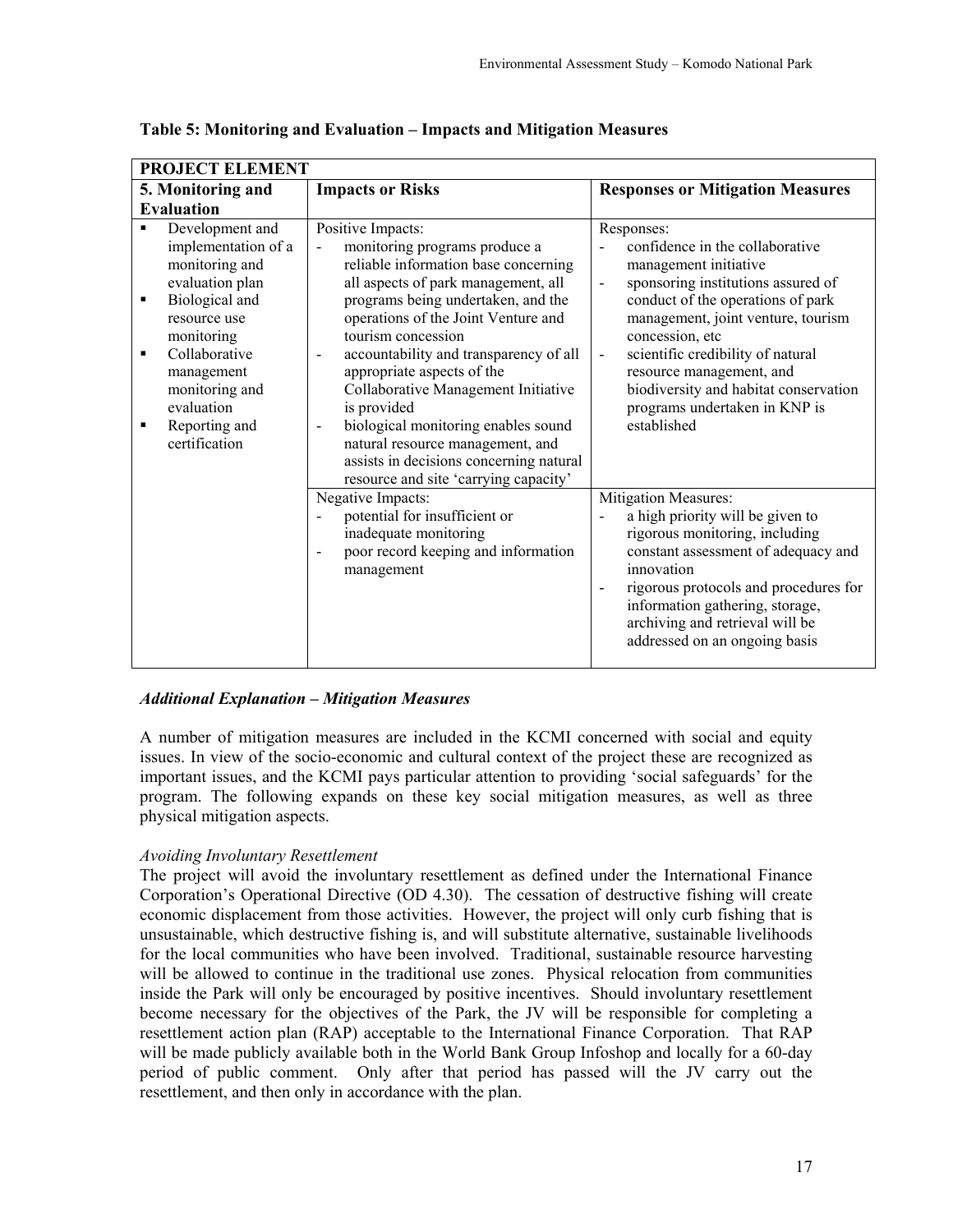#### *Adaptive Management*

Due to the complex and dynamic context in which the project is set, the concept of 'adaptive management' is considered important to the success of the KCMI. "Adaptive management applies the concept of experimentation to the design and implementation of natural-resource and environmental policies. An adaptive policy is one that is designed from the outset to test clearly formulated hypotheses about the behavior of ecosystems being changed by human use".<sup>1</sup> Adaptive management requires a more 'open organizational structure' rather than a rigid, closed bureaucratic structure.

The key characteristic of open organizations is that they are capable of being more flexible both internally and externally, while maintaining stability and purpose. Internal responsiveness is developed and maintained through collaboration. Focused achievement of accepted goals involves participation in planning and implementation. Three key characteristics are used to describe an entire organization, and its sub-systems (component parts). They are unity, internal responsiveness, and external responsiveness. The KCMI will need institutional features that allow for learning from past experience, but sufficient stability to maintain long-term outcomes to address difficult and challenging environmental and social risks.

#### *Community Awareness*

KCMI will continue the awareness raising activities based on TNC's program for communicating conservation measures to the local communities. Conservation cadres have already been selected from local villages and are being trained to in participatory communication and consultation methods. Young people will be included to assist in socio-cultural-economic base-line surveys, and assisting with awareness raising. Additionally, the project will:

- Involve local stakeholders in collecting and assessing needed information for decisionmaking;
- Hold open meetings in which decisions are made, documented, and publicized; and
- Maintain a grievance mechanism, with several layers of dispute resolution.

#### *Stakeholder Consultations*

Mechanisms will build on the successful on-going consultations organized by the TNC and will focus on two groups (i) communities in and around the park, and (ii) local and Bali-based tourism operators. Locally the project will work through the Community Forum (Rapat Koordinasi), an existing and effective community-based communication and decision-making forum. The project will pay particular attention to organizing stakeholders to represent themselves at meetings of this organization and will identify steps needed to ensure the forum provides effective inputs for collaborative management. Representatives of the Joint Venture will regularly attend the local forums. Special arrangements have been made to consult with the tourism operators, both in Bali and Labuan Bajo. All consultation activities will be recorded and outcomes considered by the project, through the adaptive management approach.

#### *Grievance Mechanisms*

l

The JV will work through stakeholder consultation mechanisms to identify and try to resolve any emerging points of contention or conflict. This is considered a high priority. Where consultation alone fails, an independent mediation process will be developed and implemented and made available to stakeholders. Formal local and national organizations will be engaged where and when appropriate (e.g. local or national legal aid associations). Emphasis will at all times be on transparency, accountability, and a responsive case by case basis that takes a special account of equity issues and the ability of complainants to access and use the process.

<sup>&</sup>lt;sup>1</sup> Lee, K.N. 1993. Compass and Gyroscope: Integrating Science and Politics for the Environment. Washington, DC: Island Press, p. 53.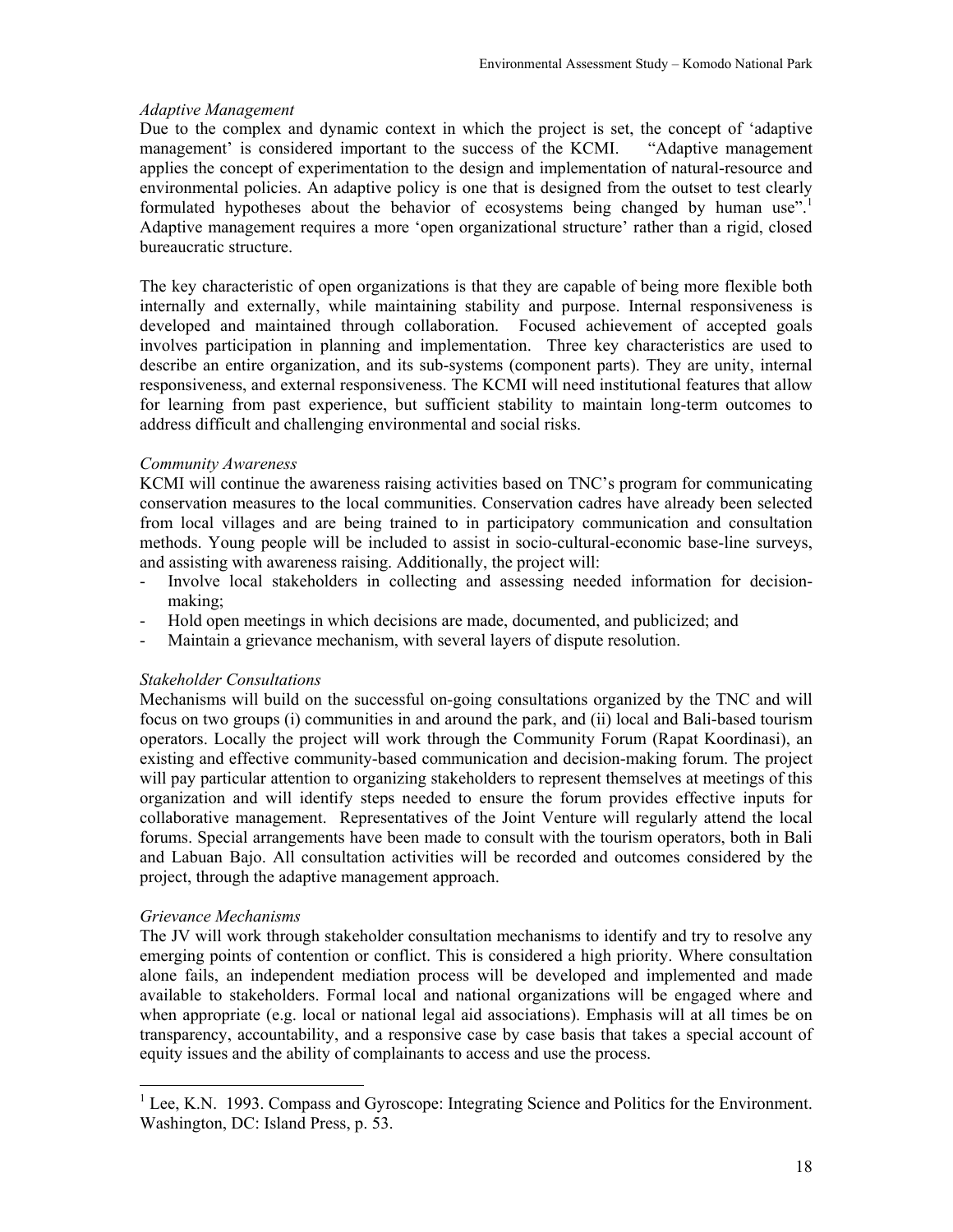## *Capacity Strengthening*

It is essential for the KCMI to rapidly extend park management capabilities. A strategy to achieve staff capacity building will involve the following initiatives:

- assessing staff needs of the KNP, reviewing the current TNC and PHKA staff and assessing their ability and willingness to be retrained to fit their new and expanded roles;
- retraining, recruitment and repositioning of staff, as necessary; and
- developing a personnel management system, including staff incentive programs and merit based career structure.

## *Tourism Development of Mitigation Plans and Guidelines*

Mitigation plans will be drawn up in consultation with tourism operators in the area and based on clear management objectives for tourism zones of the KNP, to mitigate any adverse effects of tourism. The plans will cover various aspects:

- performance bonds to cover repair, salvage, etc;
- licensing system to deal with commercial operators;
- managing scuba dive operations;
- managing recreational fishing;
- managing cetacean, manta and turtle watching; and
- managing hiking and dragon watching.

## *Carrying Capacity Studies*

It is considered essential for rigorous studies to continue to assess the carrying capacity of various natural resource uses in the park, and the carrying capacity of tourist visitors and activities in particular. Significant consideration to carrying capacity levels has already been given, but more in-depth assessments will be a high priority. Any permitted use within the park will be subject to carrying capacity studies and assessment.

## *Construction of Buildings, Facilities and Miscellaneous Land Based Structures*

It is intended to construct a range of specific facilities in the KNP. Some, such as the research center, hatchery, fish cages, large jetties, and tourist visitor center and facilities, will be major one-off projects. Others, such as trails, signage, bridges, culverts, will be minor and ongoing. These smaller elements will at all times conform to international best practice in park design, planning, construction and maintenance. Manuals from acknowledged centers of excellence will be used, and where necessary modified to meet unique conditions in KNP, and to reflect a unique design vernacular for Komodo.

All construction will be subject to the Indonesian AMDAL process for the identification of impacts and a suitable mitigation or management plan to address negative impacts. All buildings and other facilities will meet World Bank Group policies and guidelines. The AMDAL process will address such issues as:

- location and siting;
- site preparation and designation of material set-down areas and storage areas;
- transport and access to and from the sites, for construction materials and construction workforce, and visitors and users;
- procedures to quarantine materials to prevent unintentional introduction of pests with imported construction materials;
- acceptable operation of equipment during construction and operation phases (noise levels, air emissions, hours of operation, safety procedures, storage of hazardous materials);
- liquid effluent treatment and disposal;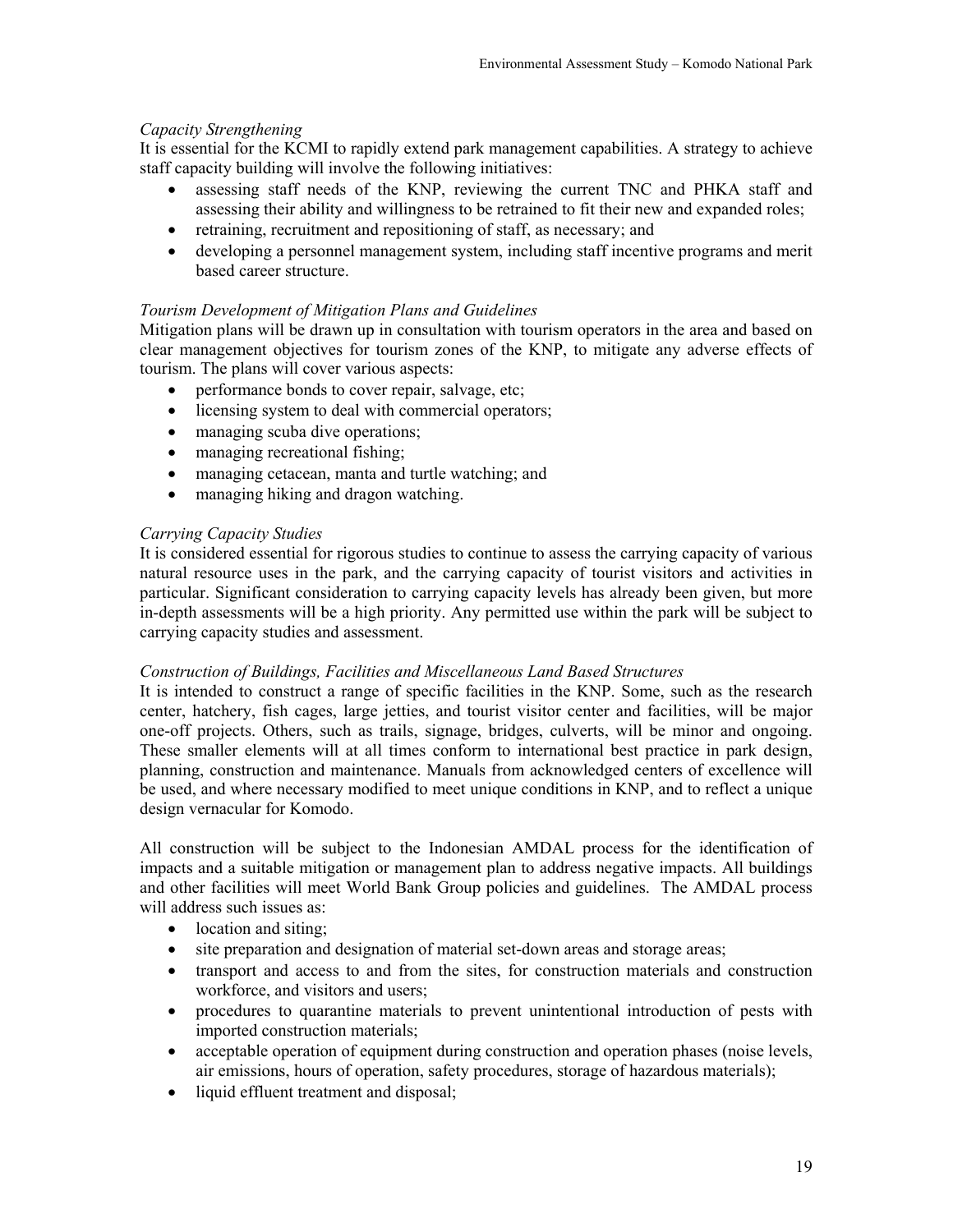- appropriate architectural design and appearance of structures, with particular attention to visual integration in the landscape-seascape;
- control and treatment of surface run-off, particularly vehicle hard-stand and machine storage areas;
- collection of all solid waste on a continuous and systematic basis, and disposal outside the KNP and buffer zone, at authorized and managed solid waste disposal sites;
- ongoing maintenance provisions to ensure structures are secure, meet specified safety standards, and are visually tidy.

## *Boat and Marine Equipment Operations*

The JV/PHKA will implement specific standard operating procedures (SOPs) to ensure the optimum environmental and safety performance of boats and all marine equipment. These will apply to JV/PHKA vessels and equipment, and to all other boat users that are permitted or licensed to operate within the KNP, and agreed navigable channels adjacent to the park. Boat usage SOPs will include specifying:

- permitted marine access areas and navigable channels;
- specified anchorages;
- specified land sites and jetties;
- specified engine size (related to boat size/displacement weight) and engine type for all vessels (e.g. 4 stroke outboard engine technology only);
- maximum speed for vessels in nominated zones (relating to safety, proximity to shoreline, habitats, coral reef, water depth, and other users  $-$  e.g. swimming, snorkeling, diving, permitted fishing, etc);
- pre-use systematic equipment safety check, including regular maintenance of all survival and safety equipment;
- use of personal flotation devices, especially by staff; and
- all diving, professional or tourist, to conform to strict SOPs.

## **COLLABORATIVE MANGEMENT AND ONGOING CONSULTATION**

Although partly covered in the previous section, the following is intended to provide a summary of the overall collaborative management approach.

## *Objective*

The objective of establishing collaborative management in KNP is "improving the effectiveness of park management through the adoption of a collaborative management approach, involving all key stakeholder groups, including the Park authority (PHKA), local government, a joint venture between an international NGO (The Nature Conservancy) and a local tourism company (JPU), and with additional input from local communities, government agencies and private sector organizations."

## *Approach*

The proposed collaborative management approach will consist of:

- TNC and JPU collaborating in a Joint Venture (JV) to run the tourism concession and implement the self-financing plan through a system of user fees;
- a collaborative management agreement between the JV, PHKA and local government, especially with Manggarai district, to define the responsibilities for management in and around KNP; and
- a series of communication mechanisms to involve local community and private sector stakeholders, plus a grievance mechanism to deal with complaints and appeals against decisions made by the formal authorities.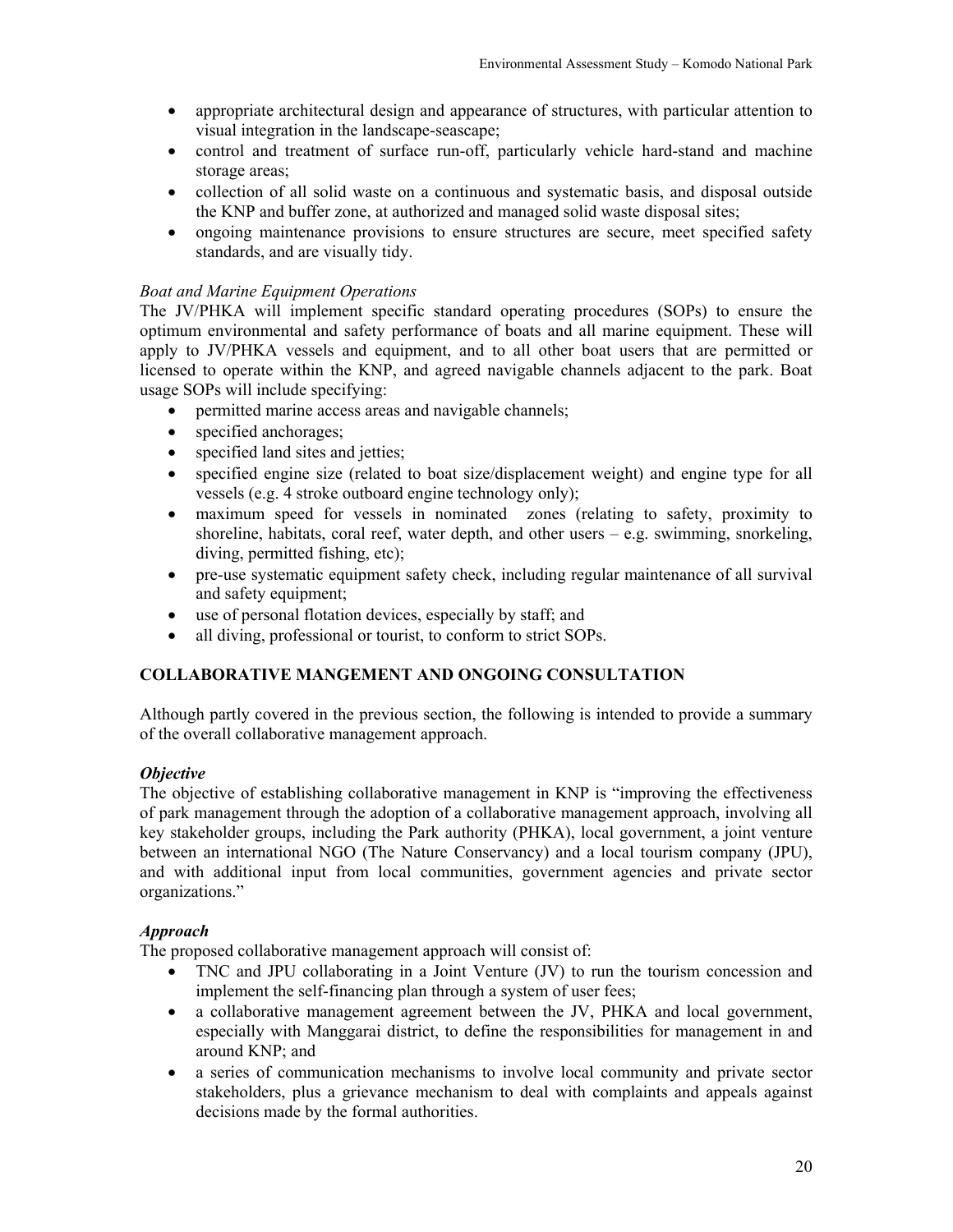At this stage, it is proposed that the local community groups be engaged in consultations using existing mechanisms for consultations to provide effective community inputs and participation. There are no readily constructed arrangements that would give adequate representation to the wide range of stakeholders. Because of the range of activities being undertaken by local community stakeholder such as types of fishers, and the different impacts KNP management will have upon these activities, a single representative on a collaborative management board will not work effectively. This is likely to be the case not only for fishers, but also for different villages (e.g. Mesa vs. Papagaran villages), traders, tourist operators, as well as the various local governments.

## *Community Consultations*

The effectiveness of many of the proposed activities to achieve the KNP management objectives will depend upon cooperation and active participation of many of KNP residents and resource users. The JV will build on TNC and PHKA's extensive experience in community consultation.

Community stakeholders will be consulted through the existing Community Coordination Forum (*Rapat Koordinasi*), which meets regularly and has already been operating for ten years. To ensure that the full range of community groups are effectively participating in this forum, the JV community awareness team could facilitate focus-group discussions ahead of these regular meetings. These discussions can help to ensure that groups have discussed their concerns and developed common stands on issues to prepare them to participate effectively at the forum meetings. In turn, results of the forum meetings should be presented at the JV meetings, as inputs to any decision-making. Decisions made by the JV should be regularly reported back to the Community Coordination Forum. The effectiveness of this forum to meet KNP management and program objectives should be monitored in the same way as the other institutional actors within the collaborative management agreement (see Table 6 for these suggested indicators).

As well as this consultation mechanism, there are other opportunities to more fully engage local communities in the management of KNP. Recent changes in Indonesian law (especially the Regional Autonomy Law 22/1999) present new opportunities for local communities through their own village governments to actively reinforce park regulations and management. For example, direct participation of local communities in law enforcement can occur through village regulations. Traditional management authorities and practices can be the basis for such regulations. Such practices can also be formalized as village regulations.

## **MONITORING PROVISIONS**

The KCMI involves a comprehensive monitoring program in order to be able to assess program performance, and to determine whether program objectives are being met. The latter includes particular need to identify adverse or negative performance, especially that affecting stakeholders and the community, so that corrective measures can be taken rapidly.

It is important that all physical and socio-economic aspects of the KNP, buffer zones and wider region are understood through the life of the KCMI project. Base-line information will be an important input to the design of monitoring needs. Effective monitoring will focus on the collection of data that will contribute to the ongoing decision making process regarding the physical condition and socio-economic issues of the area.

The criteria for selecting specific indicators to address the evaluation aspects include the following: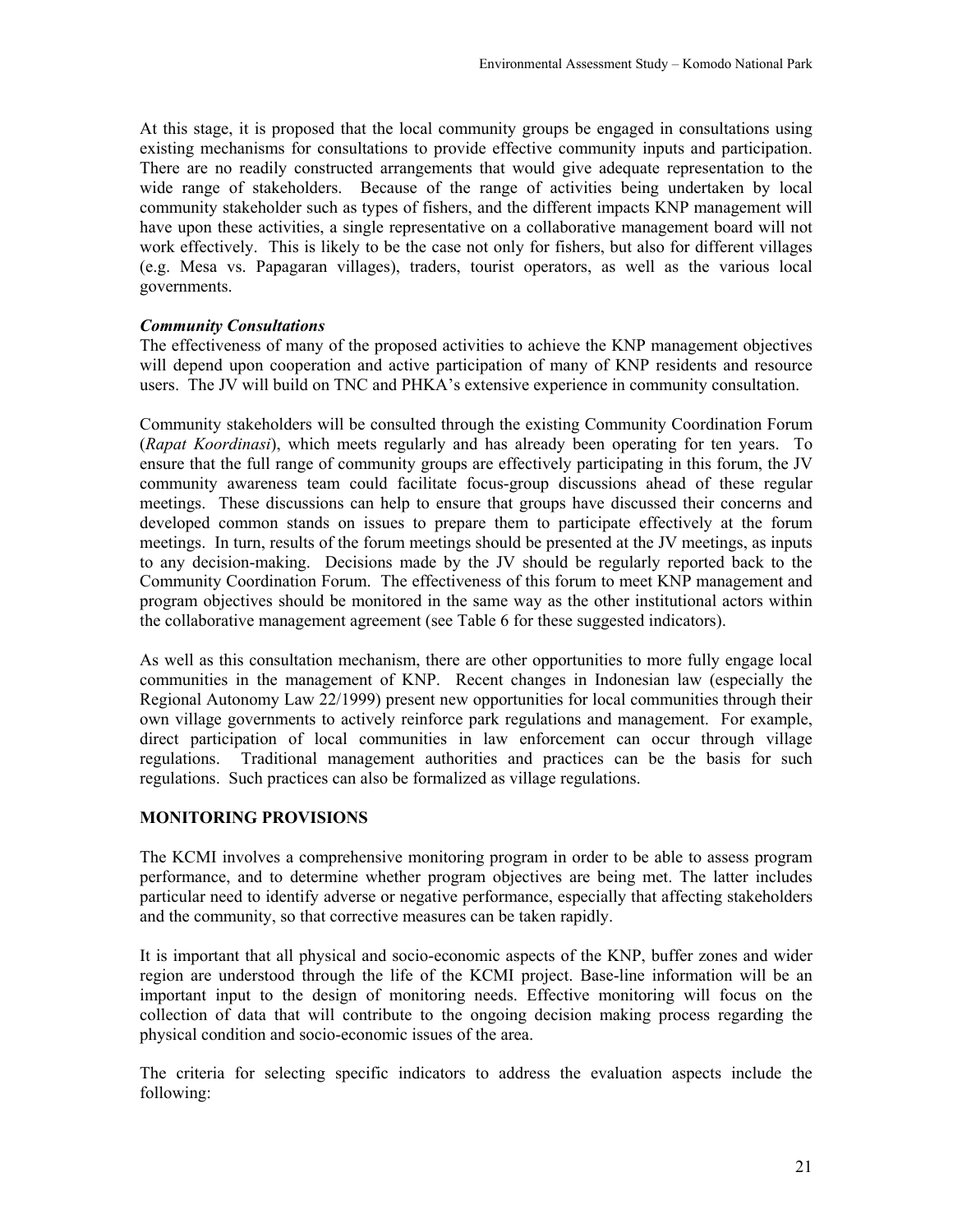- significance it can detect a change in the conditions that would disrupt either the social or physical system in which the park management program is operating, and which would cause a negative outcome for the program objectives;
- quantitative quantitative measures are preferred over qualitative;
- easily measurable the indicator can be measured by field personnel relatively easily using simple methods, or is available from existing and accessible information;
- relevant to concerns the indicator genuinely reflects the concern being tracked;
- sensitivity the indicator allows easy detection of changes in conditions that occur in the monitoring time-frame/intervals;
- reliability monitoring of the indicator can be carried out in the same way during each monitoring cycle;
- responsive to management actions the indicator can detect a change in conditions resulting from management actions; and
- cost effective it does not require excessive expenditure on equipment or staff time

## *Key Questions for Monitoring and Evaluation*

In this context, the main functions of the monitoring and evaluation plan are to promote adaptive management, improve project planning, and promote accountability. Correspondingly, a wide range of survey and monitoring questions will be addressed. The social and environmental indicators will feed back into the adaptive management process on an annual basis. This will ensure that outcomes are compared to project objectives and necessary changes are made in future decisions. The following table summarizes the main areas of monitoring emphasis.

| <b>Monitoring Question</b> | <b>Social and Environmental Indicators</b>                                             |
|----------------------------|----------------------------------------------------------------------------------------|
| Is the collaborative       | JV concession agreement in place                                                       |
| management structure (CMS) | degree of outside support for JV and concession agreement                              |
| effective?                 | effectiveness of the JV concession agreement in practice                               |
|                            | internal satisfaction of the JV partners concerning roles and<br>responsibilities      |
|                            | balance of power within the JV<br>$\overline{\phantom{a}}$                             |
|                            | regularity and productivity of KCM stakeholder meetings                                |
|                            | shifts in public acceptance of an participation in the CMS<br>$\overline{\phantom{a}}$ |
|                            | external/public perception of the KCMI and its stakeholders                            |
|                            | annual record of financial accounting                                                  |
|                            | improvements in the working relationships between JV                                   |
|                            | partners                                                                               |
|                            | biological monitoring, applied research programs and                                   |
|                            | minimal impact field measures to ensure KNP's                                          |
|                            | environmental quality is not compromised by JV activities                              |
|                            | terrestrial invasive species (cacti etc).<br>$\overline{\phantom{a}}$                  |
|                            | distribution and abundance assessments of key terrestrial<br>$\overline{\phantom{a}}$  |
|                            | vegetation                                                                             |
| Has the KNP resource       | trends in staffing capacity and performance<br>$\overline{\phantom{a}}$                |
| management been            | training workshops and courses held<br>$\blacksquare$                                  |
| strengthened?              | terms and conditions of staff appointments<br>$\overline{\phantom{a}}$                 |
|                            | existence of effective legal regulations and zoning plans<br>$\overline{\phantom{a}}$  |
|                            | success in implementing regulations and zoning plans                                   |
|                            | performance of research and monitoring activities in the                               |
|                            | marine and terrestrial sectors                                                         |

## **Table 6: Monitoring Needs and Indicators**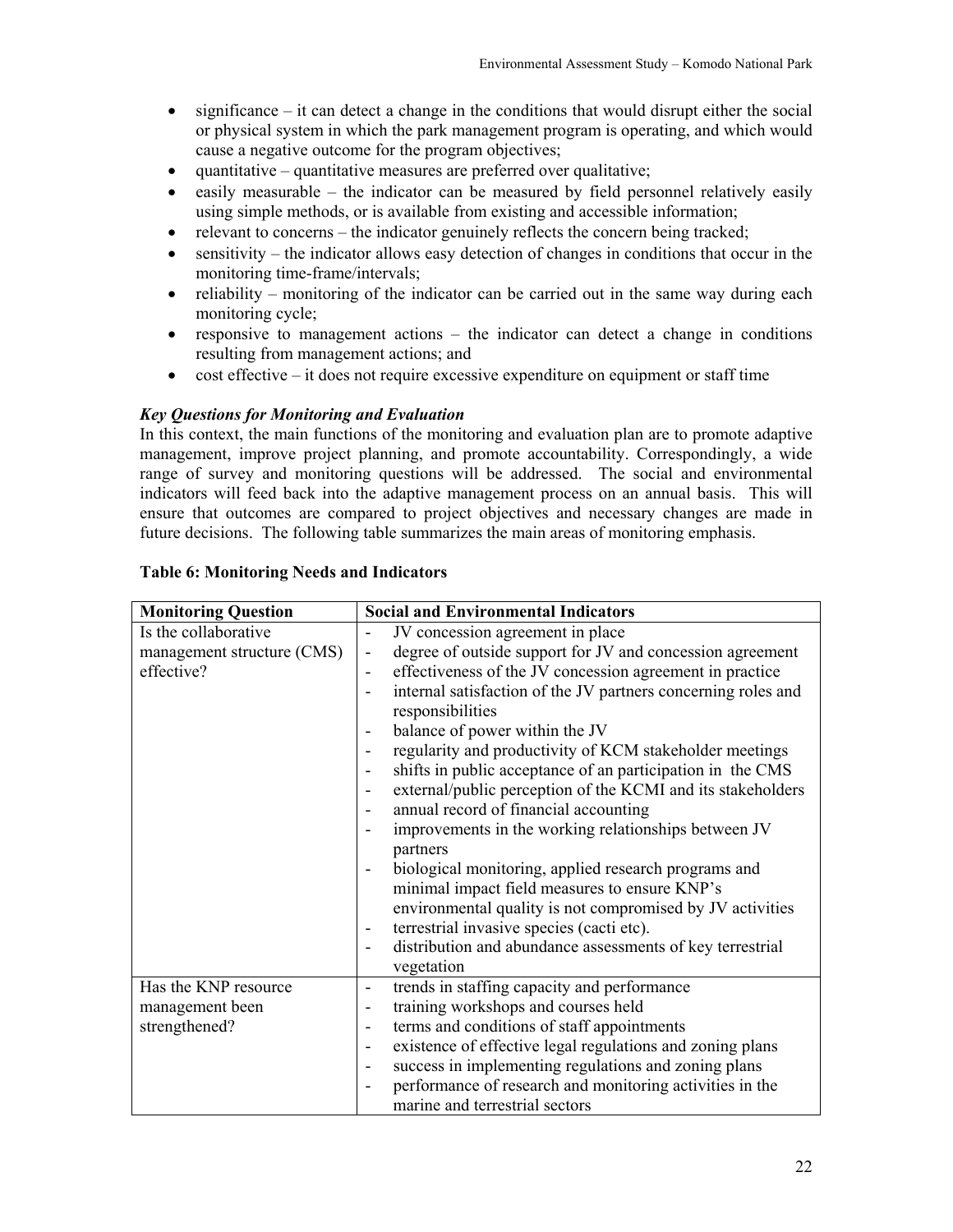|                              | establishment and operation of research and other facilities                           |
|------------------------------|----------------------------------------------------------------------------------------|
|                              | expansion in the scope of research activities<br>$\overline{\phantom{a}}$              |
|                              | condition and maintenance of management and tourism                                    |
|                              | facilities                                                                             |
| What is the success of the   | successful implementation of tourism management strategy                               |
| tourism strategy?            | varied terrestrial and marine tourism product development                              |
|                              | trends in visitor satisfaction                                                         |
|                              | quality of visitor experience                                                          |
|                              | length of stay                                                                         |
|                              | return visitation<br>$\overline{\phantom{a}}$                                          |
|                              | trends in multi-media coverage, national and international                             |
|                              | press.<br>inclusion of KNP in Indonesia branding campaigns                             |
|                              | attendance of venues and participation in varied activities                            |
|                              | changes in levels and distribution of visitor use and range of                         |
|                              | activities (in response to proactive management                                        |
|                              | intervention)                                                                          |
|                              | quality and licensing of guides                                                        |
|                              | quality control and enforcement of guide activities in the                             |
|                              | field                                                                                  |
|                              | success in marketing activities and media coverage of KNP                              |
|                              | opportunities, appropriate conservation messages, etc                                  |
|                              | rate and effectiveness of upgrading tourist accommodation,                             |
|                              | facilities, services                                                                   |
|                              | availability of information interpretative materials                                   |
|                              | certification standards applied to dive boats, and other                               |
|                              | recreation boating activities (e.g. Bali/Lombok based live-<br>aboard tour boats)      |
|                              | improvements in guide and dive boat standards                                          |
|                              | limitation of market entry by new operators                                            |
|                              | control of growth and crowding of existing operators                                   |
|                              | level of stakeholder involvement in the tourism management                             |
|                              | strategy                                                                               |
|                              | level of involvement in the development of a wider regional                            |
|                              | tourism industry                                                                       |
| What changes have occurred   | changes in attitude and discernable adoption of conservation                           |
| in socio-economic dynamics   | ethics within local communities and business operators                                 |
| in and around the KNP?       | changes in proportion of income derived from biodiversity<br>$\overline{\phantom{a}}$  |
|                              | sources<br>changes in the human population in and around the KNP                       |
|                              | discernable community realization of, and interest in, the                             |
|                              | potential benefits to them of the KNP management plan                                  |
|                              | objectives                                                                             |
| Have positive incentives for | monitored attitudes amongst selective stakeholders and the<br>$\overline{\phantom{a}}$ |
| local fishing communities    | local communities towards the KNP and its administration                               |
| been provided?               | shifts in resource use patterns, according to the objectives of                        |
|                              | the KNP master plan                                                                    |
|                              |                                                                                        |
|                              | performance of resource use/activity licensing systems                                 |
|                              | reduction in fines, penalties and enforcement actions, and                             |
|                              | corresponding success in achieving strategy objectives                                 |
|                              | viable operation of mariculture hatchery and local grow-out                            |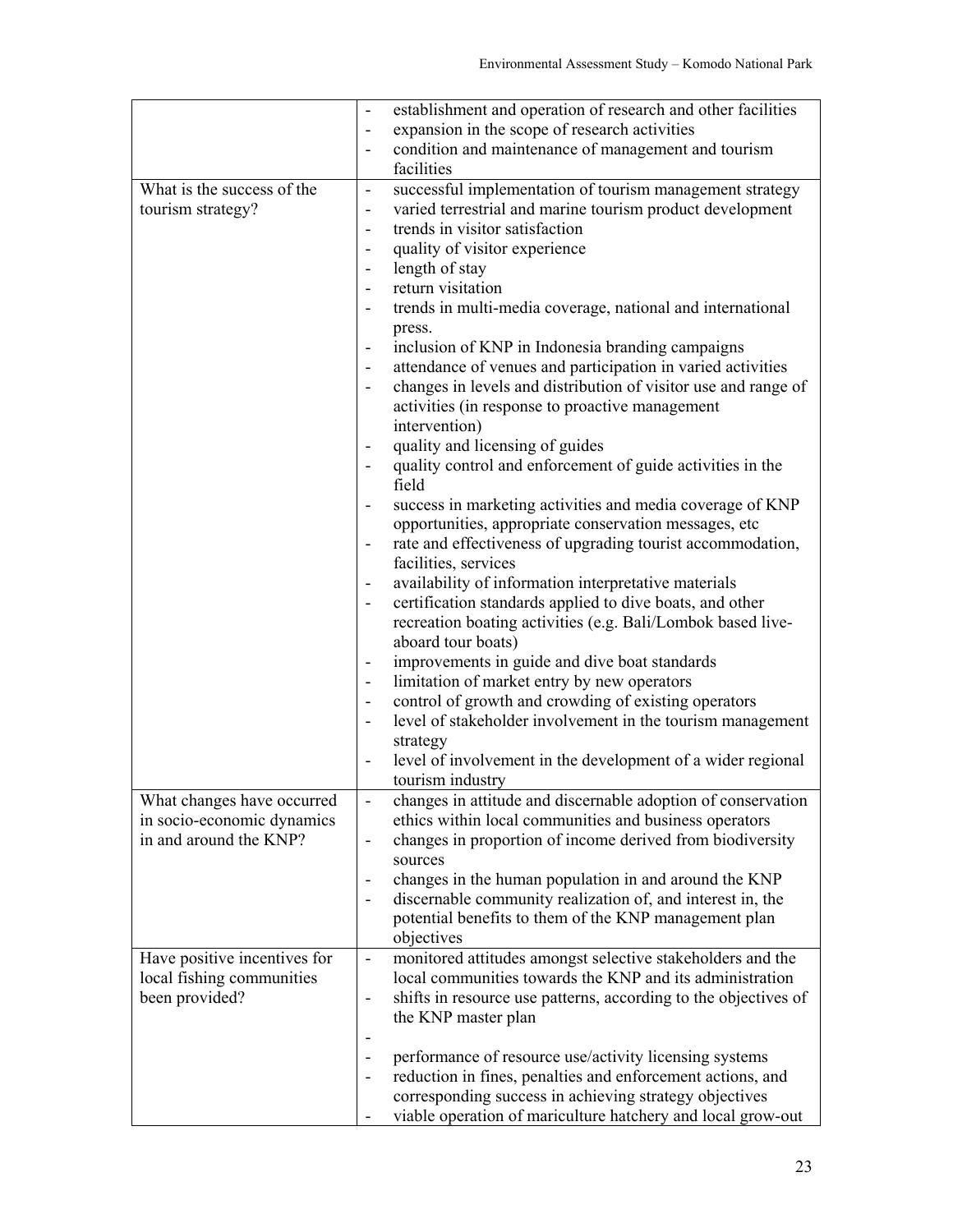|                               | operations                                                                                                                                |
|-------------------------------|-------------------------------------------------------------------------------------------------------------------------------------------|
|                               | practical effect or influence on migration incentives or<br>disincentives                                                                 |
| Have alternative livelihood   | range of livelihood initiatives/options available<br>$\overline{\phantom{a}}$                                                             |
| strategies been developed and | successfully commenced and running livelihood programs<br>$\overline{\phantom{a}}$                                                        |
| are they successful?          | failed or failing livelihood programs, and whether reasons                                                                                |
|                               | for failure are manageable                                                                                                                |
|                               | financial performance of hatchery, grow out cages (fish                                                                                   |
|                               | farming), seaweed farming, pelagic fisheries, handicraft                                                                                  |
|                               | manufacture, etc                                                                                                                          |
|                               | attitudes and behavioral assessment studies (outcome)<br>$\qquad \qquad \blacksquare$                                                     |
|                               | toward livelihood programs                                                                                                                |
|                               | changing levels in occurrence and impact of destructive<br>$\qquad \qquad \blacksquare$                                                   |
|                               | fishery activity                                                                                                                          |
|                               | trends in harvesting levels – to carrying capacity                                                                                        |
|                               | assessments and yield forecasts<br>degree and rate of expansion of economic base of local                                                 |
|                               | communities                                                                                                                               |
|                               | assessment of the success of the operation of the local<br>$\qquad \qquad \blacksquare$                                                   |
|                               | enterprise fund                                                                                                                           |
|                               | assessment of the success and effectiveness of the                                                                                        |
|                               | emergency relief fund                                                                                                                     |
| Have the legislation changes  | assessment of the success in trends in controlling fishing,<br>$\blacksquare$                                                             |
| been concluded, and has       | harvesting, hunting and poaching                                                                                                          |
| enforcement been              | successful passage of new fishery and other regulations by                                                                                |
| strengthened?                 | the two local governments                                                                                                                 |
|                               | successful passage of expanded border legislation and buffer<br>$\qquad \qquad \blacksquare$<br>zones by local and provincial governments |
|                               | effectiveness of field surveillance and interceptions of illicit<br>$\overline{\phantom{a}}$                                              |
|                               | operators                                                                                                                                 |
|                               | success in disseminating public information on park<br>$\overline{\phantom{a}}$                                                           |
|                               | regulations and studies on attitudes                                                                                                      |
|                               | success in identifying and countering fishing pressure                                                                                    |
|                               | originating from external and internal sources                                                                                            |
|                               | success in negotiating and implementing cooperation with                                                                                  |
|                               | the police - e.g. roles, responsibilities, actions, intelligence                                                                          |
|                               | sharing, joint/coordinated exercises, mutual respect and trust                                                                            |
|                               | (organizational and individual)                                                                                                           |
| Is the long-term financial    | degree of success in achieving an increase of resources<br>$\blacksquare$                                                                 |
| strategy being implemented as | available to KNP for management                                                                                                           |
| planned?                      | progress in achieving performance targets in achieving the                                                                                |
|                               | sustainable financial strategy                                                                                                            |
|                               | degree of interest generated from donors, either expressed or                                                                             |
|                               | acted on                                                                                                                                  |
|                               | rate and degree of success in provision of benefits (in-kind)                                                                             |
|                               | to local communities                                                                                                                      |
| What is the overall           | assessment of the degree of departure from the original<br>$\overline{\phantom{a}}$                                                       |
| achievement of the            | management plan objectives                                                                                                                |
| Management Plan?              | reasons identified for departures from, or failures in, plan                                                                              |
|                               | implementation                                                                                                                            |
|                               | assessment of the influence of unforeseen events, and the                                                                                 |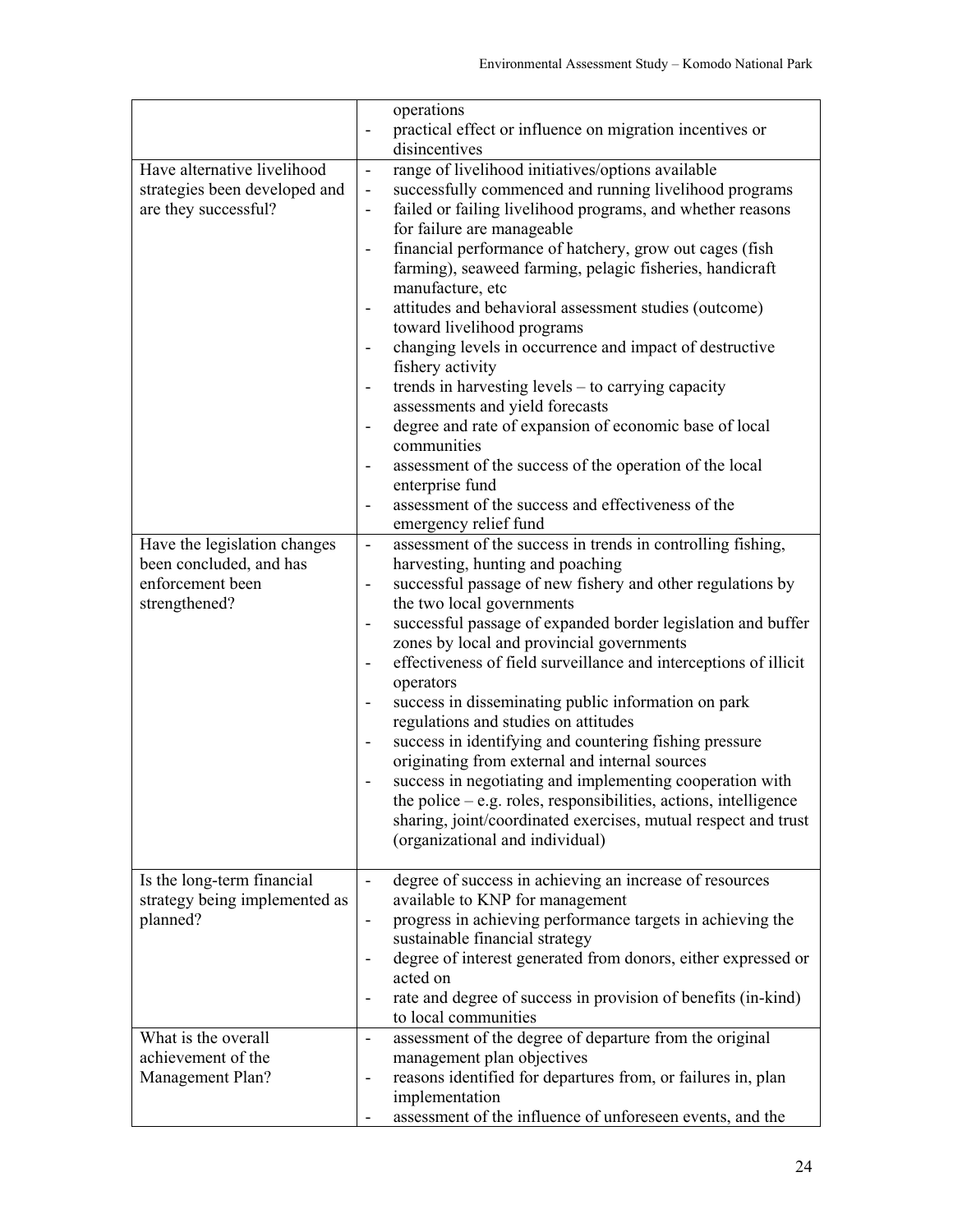|                                                           | need to accommodate such events or factors<br>availability of actions and options to re-align performance<br>$\blacksquare$<br>with the plan<br>justifications for re-aligning actions versus re-aligning the<br>plan<br>assessment of success in re-alignment strategies and actions<br>set in place |
|-----------------------------------------------------------|-------------------------------------------------------------------------------------------------------------------------------------------------------------------------------------------------------------------------------------------------------------------------------------------------------|
| What changes in the                                       | success in identification of indicator species, preferably with<br>$\overline{\phantom{a}}$                                                                                                                                                                                                           |
| terrestrial animal populations                            | existing (base line data).                                                                                                                                                                                                                                                                            |
| are occurring?                                            | success in monitoring seasonal and annual trends.<br>$\overline{\phantom{a}}$<br>success in identifying causal factors, and if man-made<br>$\overline{\phantom{a}}$                                                                                                                                   |
|                                                           | success in mitigating negative impacts.                                                                                                                                                                                                                                                               |
|                                                           | population data: number, composition, fecundity and birth                                                                                                                                                                                                                                             |
|                                                           | rates, recruitment, mortality                                                                                                                                                                                                                                                                         |
|                                                           | geographic distribution<br>$\overline{\phantom{a}}$                                                                                                                                                                                                                                                   |
|                                                           | interspecies population dynamics<br>۰                                                                                                                                                                                                                                                                 |
| What changes in vegetation<br>are occurring?              | succession of savanna to forest assessed to determine key<br>$\overline{\phantom{a}}$<br>fauna habitat re: availability of prey species for Komodo<br>dragon                                                                                                                                          |
| What changes are occurring                                | climate and microclimate in key habitats<br>$\blacksquare$                                                                                                                                                                                                                                            |
| to overall environmental                                  | along prescribed transects (humidity indicators, disturbance<br>$\overline{\phantom{a}}$                                                                                                                                                                                                              |
| determinants?                                             | indicators, structural changes, etc)                                                                                                                                                                                                                                                                  |
|                                                           | change in habitat quality<br>۰                                                                                                                                                                                                                                                                        |
| Are changes occurring with<br>respect to the presence and | species composition, spatial distribution, relative species<br>$\blacksquare$<br>abundance, occurrence and movement patterns                                                                                                                                                                          |
| numbers of Cetaceans?                                     | identification of critical habitats<br>$\overline{\phantom{a}}$                                                                                                                                                                                                                                       |
|                                                           | identify sites with consistent sightings for eco-tourism<br>$\overline{\phantom{m}}$                                                                                                                                                                                                                  |
|                                                           | potential                                                                                                                                                                                                                                                                                             |
|                                                           | marine protected area management programs identified as                                                                                                                                                                                                                                               |
|                                                           | contributing to conservation of cetaceans inhabiting or                                                                                                                                                                                                                                               |
|                                                           | migrating through the park                                                                                                                                                                                                                                                                            |
|                                                           | mitigation of (emerging) threats<br>-                                                                                                                                                                                                                                                                 |
| Are there changes to manta<br>ray and reef shark          | population size and distribution<br>$\qquad \qquad \blacksquare$<br>determine the length of time shark and ray species spend<br>$\qquad \qquad \blacksquare$                                                                                                                                          |
| populations?                                              | within the park                                                                                                                                                                                                                                                                                       |
|                                                           | identify best manta ray and shark watch sites for eco-tourism<br>$\overline{\phantom{a}}$                                                                                                                                                                                                             |
|                                                           | potential                                                                                                                                                                                                                                                                                             |
| Are grouper stocks and                                    | changes in grouper populations<br>$\qquad \qquad \blacksquare$                                                                                                                                                                                                                                        |
| spawning aggregation sites<br>being affected?             |                                                                                                                                                                                                                                                                                                       |
| How are coral habitats                                    | on-going monitoring of percentage change in diversity and                                                                                                                                                                                                                                             |
| changing?                                                 | coverage of live and dead corals and related marine fauna<br>and flora                                                                                                                                                                                                                                |
|                                                           | identification of type and extent of human induced damage                                                                                                                                                                                                                                             |
|                                                           | at all key (dive) sites                                                                                                                                                                                                                                                                               |
| What marine resource use                                  | determine the status of capture fisheries and reef-based<br>$\overline{\phantom{a}}$                                                                                                                                                                                                                  |
| patterns are occurring?                                   | fisheries in and near the park, and determine the beneficial                                                                                                                                                                                                                                          |
|                                                           | versus destructive changes in resource use patterns                                                                                                                                                                                                                                                   |
| Are sea turtle populations                                | marine protected area management programs identified as<br>$\overline{\phantom{a}}$                                                                                                                                                                                                                   |
| within the park being                                     | contributing to conservation of turtles inhabiting or                                                                                                                                                                                                                                                 |
| affected?                                                 | migrating through the park                                                                                                                                                                                                                                                                            |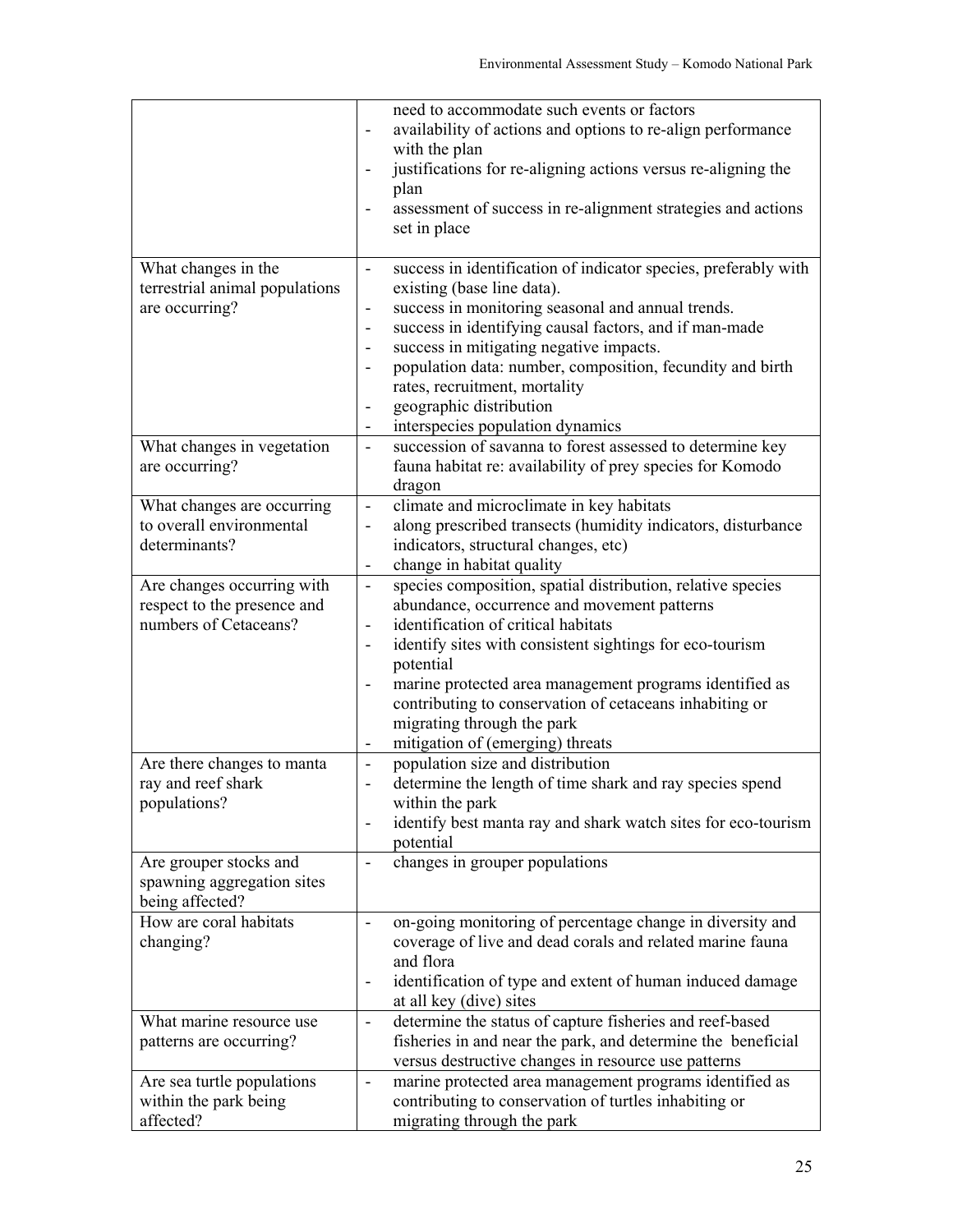|                              | turtle nesting beach surveys in place and confirming nesting  |
|------------------------------|---------------------------------------------------------------|
|                              | rates stable or increasing                                    |
|                              | observed turtle numbers in park stable or increasing<br>۰     |
|                              | diminished levels of observed turtle mortality and injury due |
|                              | to human activities                                           |
| Is seagrass habitat being    | accurate spatial mapping of seagrass meadows undertaken       |
| maintained?                  | assessment of condition of total seagrass meadow condition,   |
|                              | and confirmation of level of protection                       |
|                              | established relationship with conservation of seagrass and    |
|                              | continued population of dugong within the park                |
| Are mangrove habitats stable | confirmation of stable total area of mangroves                |
| and protected?               | composition and condition of mangroves mapped and<br>۰        |
|                              | established to be stable or improving                         |
|                              | changes in the existence and extent of fish spawning          |
|                              | grounds in mangrove areas                                     |
|                              | changes/reduction in traditional uses within mangrove areas   |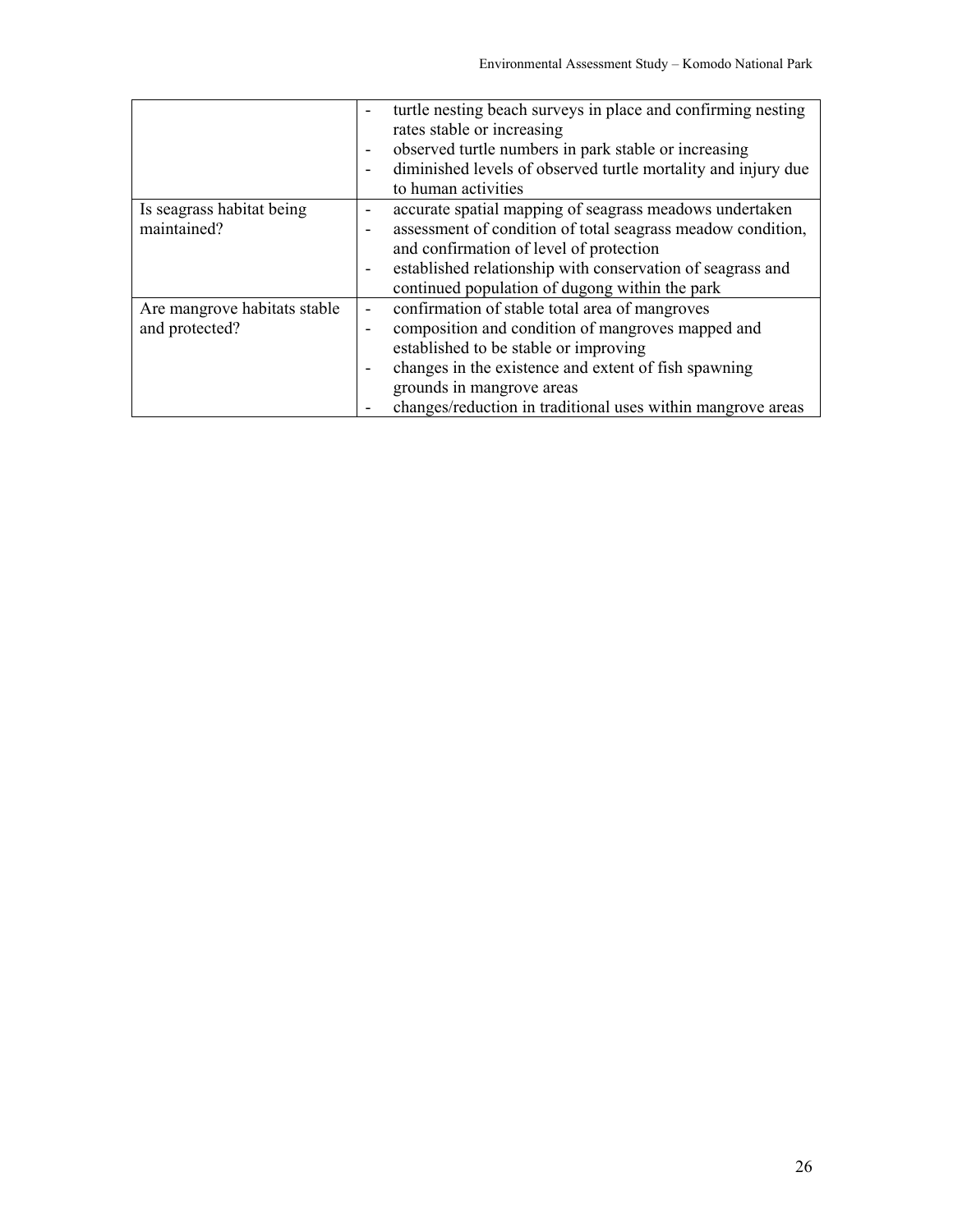## **REPORTS AND PUBLICATIONS**

Asian Institute of Technology, 2000. Technical Guidelines for the Environmental Assessment of Coastal Aquaculture Development (Draft), Aquaculture and Aquatic Resources Management Program, Network of Aquaculture and Aquatic Resources Management Program.

Dames and Moore, 1999. Final Report Environmental Impact Assessment Scoping Study for Komodo National Park – Prepared for The Nature Conservancy Indonesia Program

*Departemen Kehutanan, Dir-Jen Perlindungan Hutan dan Konservasi Alam. 2001. "Zonasi Taman Nasional Komodo", Keputusan No. 65, 2001.*

Environment North and Associated Consultants, 2001. Komodo National Park Tourism Strategy-Prepared for International Finance Corporation

Flynn, S. 2001. Recommendations for Strengthening Community Enterprise and Building a Strategy for Credit in Komodo National Park

*Pemerintah Republik Indonesia. Keputusan Kepala Badan Pengendalian Dampak Lingkungan, number 8, 9, 2000. Jakarta.* 

International Finance Corporation. 1998. "Doing Better Business through Effective Public Consultation and Disclosure", Washington, DC.

International Finance Corporation. 2001. Republic of Indonesia: Komodo Collaborative Management Initiative. Project Document, September 2001.

*Kabupaten Manggarai. 2001. "Pemakaian alat tangkap dan atau alat bantu pengamiblan hasil alut dalam wilayah perairan laut". Peraturan daerah no. 11, 2001.*

Komodo Marine Tourism Association. (undated) "KMTA Licensing Proposal", Bali.

Komodo National Park Authority, 2000. 25-Year Master Plan for Management Komodo National Park, vol. 1, 2, 3. Directorate-General Perlindungan dan Konservasi Alam.

*Peraturan Pemerintah Republik Indonesia Nomor 82 Tahun 1995 tentang Pengelolaan Kualitas Air dan Pengendalian Pencemaran Air* 

P.T. Putri Naga Komodo, 2000. Application for a tourism management concession in Komodo National Park. Jakarta.

Reagan, D. P. 2000. Natural remediation in the risk management process: goals, options, and monitoring. *In* Swindoll et all (eds.), Natural Remediation of Environmental Contaminants. Society of Environmental Toxicology and Chemistry, Pensacola, Florida.

Ruitenbeek, J. and Cartier, C, 2001. Komodo National Park, Indonesia: Economic Issues, Analyses and Prescriptions, Washington, DC. October 2001.

Shurcliff, K. 2001. Final Report on Komodo National Park Collaborative Management, Prepared for the International Finance Corporation.